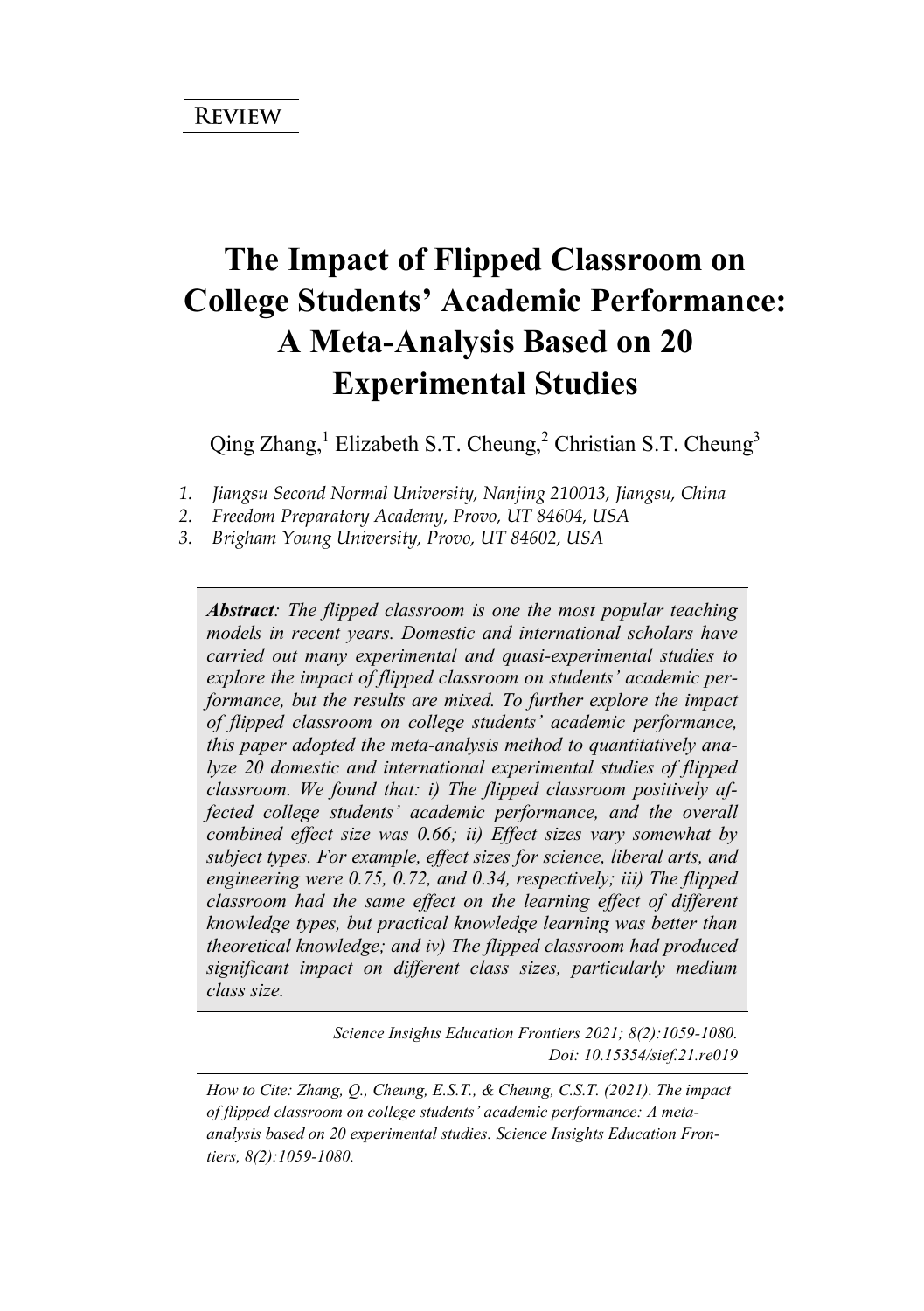*Zhang et al. Impact of Flipped Classroom on College Students' Academic Performance.* 

*Keywords: Meta-Analysis, Flipped Classroom, Higher Education, Academic Performance, Effect Size* 

*About the Author: Qing Zhang, Associate Professor, Jiangsu Second Normal University, Nanjing 210013, Jiangsu, China. Email: zhangq12\_0102@126.com* 

*Christian S. T. Cheung, Brigham Young University, Provo, UT 84602, USA. Email: cheung5@byu.edu*

*Correspondence to: Elizabeth S. T. Cheung, Freedom Preparatory Academy, Provo, UT 84604, USA. Email: eotto@freedomprep.net* 

*Funding: This study was supported by the Jiangsu Province Educational Science "Thirteenth Five-Year Plan" 2016 "Teacher Development Special Project" (J-c/2016/03) (JSNU2015BZ12).* 

*Conflict of Interests: None.* 

© 2021 Insights Publisher. All rights reserved.

 $\odot$   $\odot$ Creative Commons Non Commercial CC BY-NC: This article is distributed under the terms of the Creative Commons Attribution-NonCommercial 4.0 License (http://www.creativecommons.org/licenses/bync/4.0/) which permits non-commercial use, reproduction and distribution of the work without further permission provided the original work is attributed by the Insights Publisher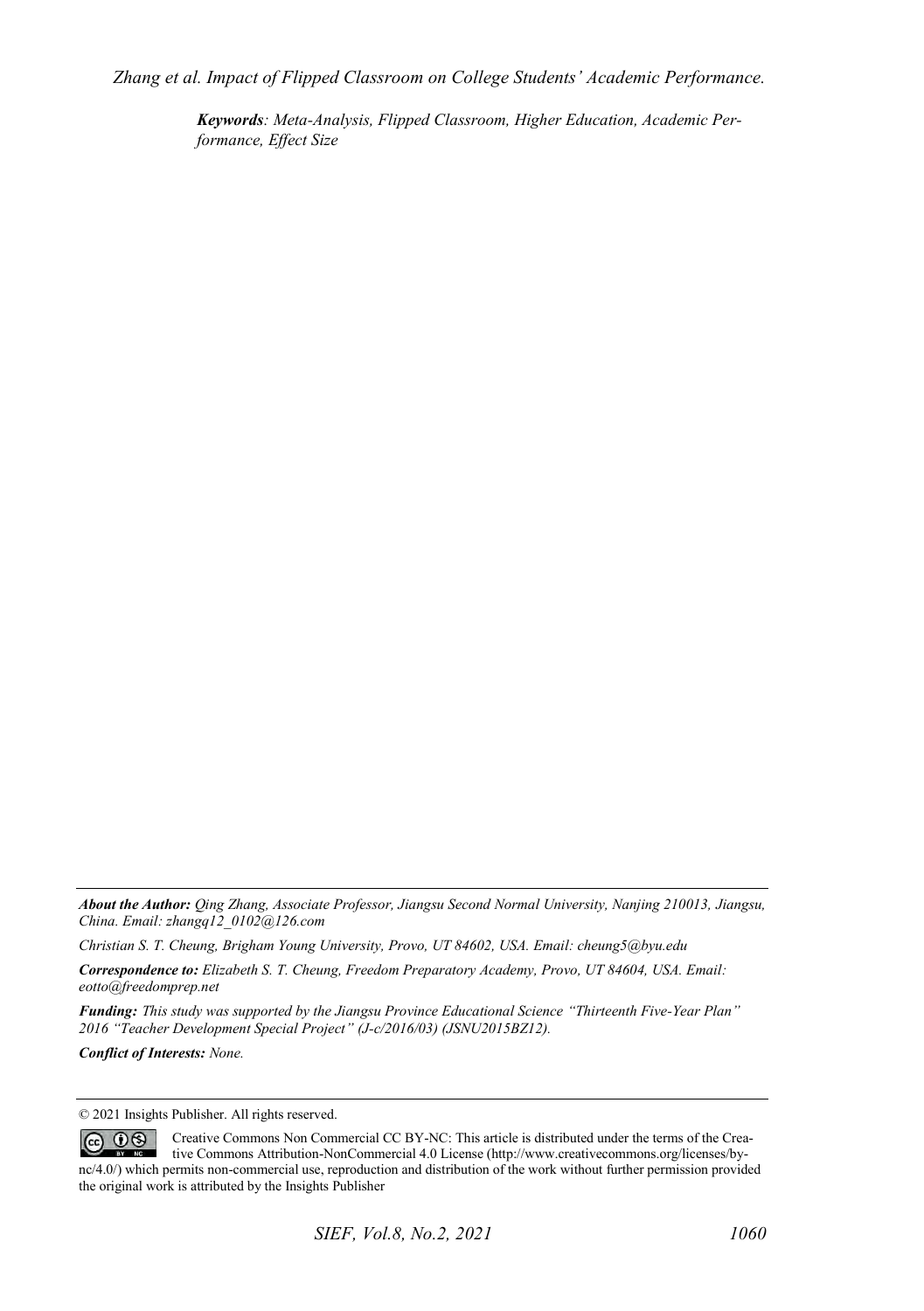## **Background**

N traditional teaching, teachers mainly teach. Teachers are the center of teaching and classroom. Students passively accept the knowledge imparted by teachers, and do not truly master the learning. The flipped classroom can enable teachers to N traditional teaching, teachers mainly teach. Teachers are the center of and classroom. Students passively accept the knowledge imparted by teaching and become instructors and helpers. Change the traditional instillation

Flipped classrooms, also known as "inverted classrooms," started in the United States at the end of the 20th century and made substantial progress at the beginning of the 21st century. In 2000, American scholars Lage, Platt, and Treglia (2000) published an article titled "Inverting the classroom: A gateway to creating an inclusive learning environment." They proposed to use flipped classroom in the introductory economics course at the University of Miami to activate differentiated teaching and adapt to the different learning styles of different students. In the same year, "The 'Classroom Flip': Using web course management tools to become the guide by the side" in which he proposed the flipped classroom teaching model for the first time (Baker,2000). Beginning in the fall of 2000, at the University of Wisconsin-Madison, teachers began to use e-Teach streaming video to teach computer science courses. Students watch instructional videos on the Internet, while the classroom is mainly based on answering questions and solving puzzles instead of the traditional classroom teaching method. In 2007, Jonathan Bergmann and Aaron Sams, two chemistry teachers at Woodland Park High School in Colorado, USA, used screen recording software to make PowerPoint presentations and lectures in order to help students who were unable to keep up with their academic progress due to absent classes. They put them on the school's public platform so that students could study at home. This form of teaching was also widely welcomed among students who were not absent. Later, many teachers began to apply this new teaching model to their classrooms (He, 2014). Because of the beginning of two middle school teachers, the flipped classroom entered the middle and elementary school classrooms. In 2011, Salman Khan founded the Khan Academy to provide teaching videos, online exercises, online assessments, and other contents, which also provides a basis for the application of flipped classrooms. This has aroused great attention from global educators on flipped classrooms.

*SIEF, Vol.8, No.2, 2021* 1061 Different scholars explain the concept of flipped classroom from different angles. For instance, Strayer's definition of flipped classroom takes the transformation of the traditional classroom teaching process as the starting point to define the new model, new process. That is to say, students can preview their knowledge by watching teaching videos or other electronic materials before class. Students can learn through cooperative and independent learning methods during the class, allowing students to fully interact and collaborate and consolidate knowledge (Strayer, 2012). Hamdan et al. (2013) believed that flipped classroom is a teaching method that transfers the direct teaching behavior space to the private teaching space. The teacher's role is the instructor and a teaching model that uses a dynamic and interactive learning place, group discussion as a teaching space. Bishop and Verleger (2013) summarize the flipped classroom as a pedagogical technology that includes interactive group learning activities and computer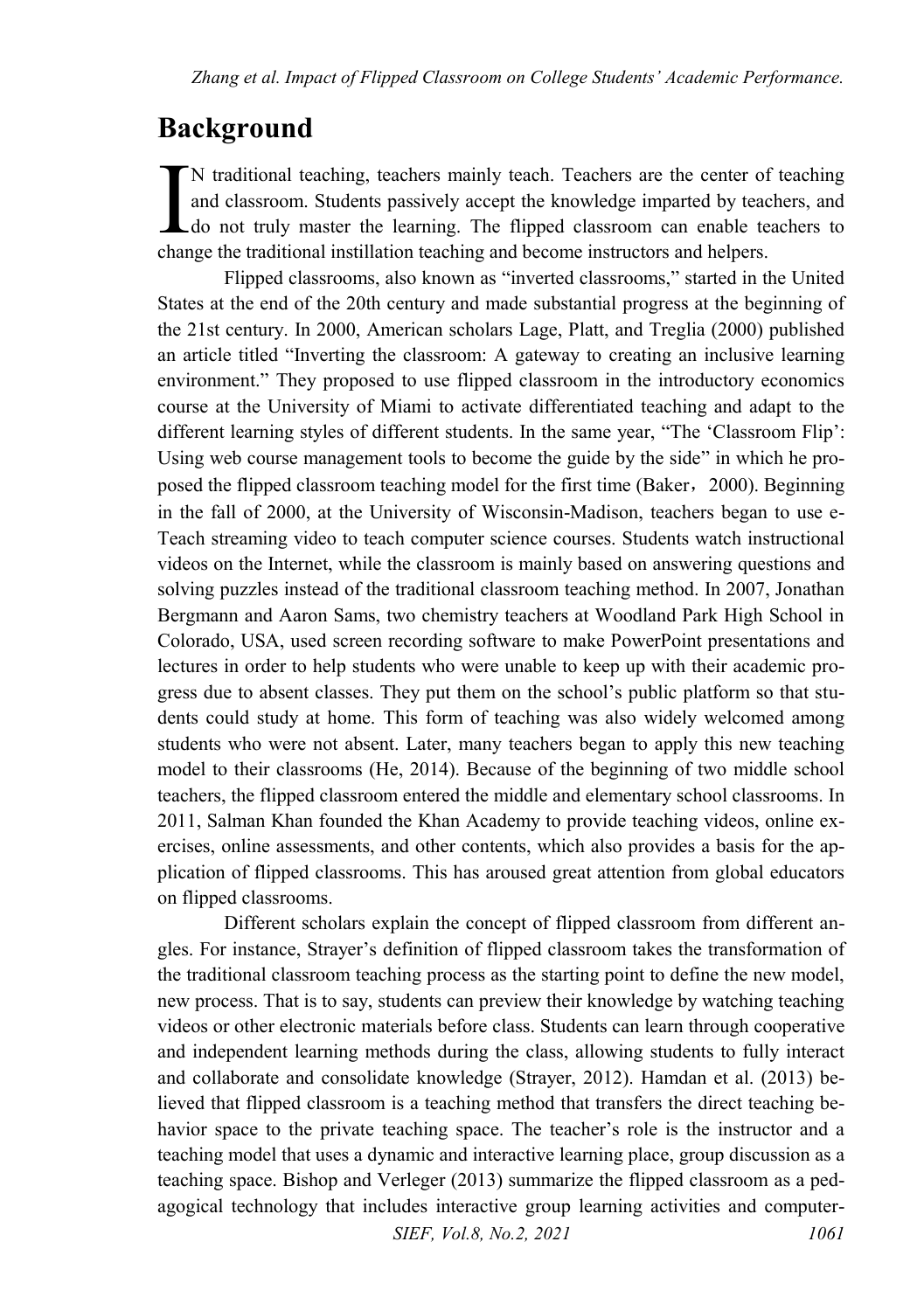based personalized teaching outside the classroom. Research on flipped classroom in China started relatively late. Before the flipped classroom was introduced to China, some Chinese schools and scholars had already explored the Chinese-style "flipped classroom." One of the first schools that experimented flipped classroom teaching was Chongqing Jukui Middle School. In 2012, Zhang Yujiang, an information technology teacher in this middle school, after drawing lessons from the American flipped classroom teaching reform model, combined with the actual situation of the school, proposed the "four steps before class" and "five links in class" basic flipped classroom model (Zhang & Li, 2012). Besides, more typical was the "problem-oriented autonomous learning model" of the political discipline of Jiangsu Mudu High School in the 1980s, the "Learn first and then teach, practice in class" in Jiangsu Yangsi Middle School, the "3-3-6" model of Shandong Dulangkou Middle School, and the "Self-study: Demonstration Mode" of Xinjiang, Yuncheng, Shanxi Province (Wang et al., 2013).

Chinese scholar Professor Zhong Xiaoliu of Tsinghua University and others believe that flipped classrooms are in an information environment where course teachers provide learning resources in teaching videos. Students complete the learning of learning resources before class, and teachers and students complete homework Q&A, collaborative exploration, and interactive communication activities together in class (Zhong et al., 2013). Zhu Hongjie of Nanjing Normal University believes that teachers create flipped classroom, students study at home or outside class and then return to the classroom for face-to-face sharing and exchange of learning results and experiences between teachers and students, students and students, in order to achieve teaching goal (Zhu & Zhu, 2013). Shandong Changle No. 1 Middle School is based on Bloom's mastering learning theory, and based on the original teaching reform results, built an online teaching system based on a digital learning platform, classroom wireless APs and students' personal tablet computers, forming a "two stages, four steps and ten links" flipped classroom model (Dong & Guo, 2014). In August 2013, now led by the MOOC Center of East China Normal University, 20 well-known domestic universities have established the C20 MOOC Alliance. Subsequently, the junior high and elementary school MOOC alliance was established, which significantly promoted the practice of flipped classrooms in China (Zhang, 2015).

The flipped classroom reverses the teaching process of the traditional classroom. The roles of teachers and students have changed: teachers have changed from the lecturers to the instructors, and the status of students in learning has changed from passive to active. Students use learning resources to study in advance before class and solve problems under guidance during class (Li et al., 2018).

The flipped classroom is a brand-new, deep-level blended learning model. It is a high degree of integration of traditional classroom teaching and online learning in form, means, and content and a mixture of different teaching concepts, learning concepts, and teaching modes. The flipped classroom uses online learning methods to allow students to choose learning resources and self-paced according to their specific learning situation. If knowledge transfer is completed before class, teacher can then use classroom time and classroom learning activities to help and guide students complete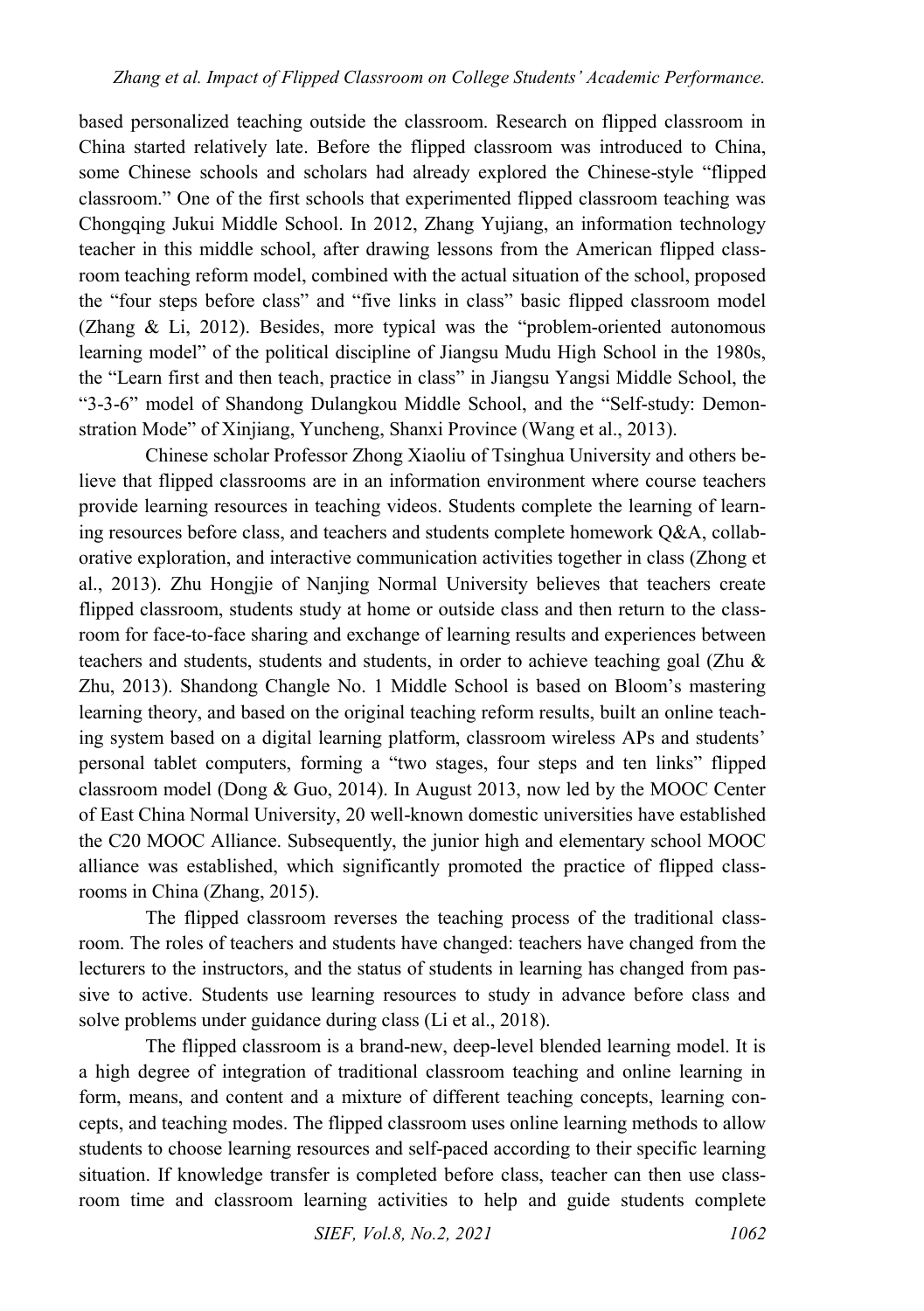knowledge's internalization The breakthrough change in the form of flipped classroom, in a sense, can genuinely realize the dominance of teachers' teaching and the exertion of the subjectivity of students' learning; promote the improvement of students' learning effects and the improvement of teachers' teaching efficiency, and significantly save the time of knowledge acquisition (He, 2014).

Although scholars at home and abroad have many flipped classroom definitions, they all believe that flipped classroom is a new type of classroom teaching mode that subverts the traditional teaching model. The flipped classroom aims at student development, highlights students' primary role, improves students' hands-on ability, broadens students' horizons, enhances students' learning enthusiasm and initiative, and changes students' learning attitudes and ways of thinking, and improves students' problem-solving skills ability.

## **Is the Flipped Classroom More Effective for Students?**

Whether in academic research or teaching practice, flipped classroom has become a hot issue in the education circles at home and abroad. The impact of flipped classroom on students' learning has aroused many scholars' attention. However, the research results are somewhat mixed, making it difficult to explain the flipped classroom's theoretical research. The current research has the following three conclusions: i) Compared with traditional classroom teaching, flipped classroom teaching can significantly improve students' academic performance (some references). ii) The effect of traditional classroom teaching is significantly better than that of flipped classroom (some references). iii) There is no significant difference between the flipped classroom and the traditional classroom on students' academic performance (some references).

## *Flipped Classroom is Superior to the Traditional Classroom.*

Many scholars believed that compared to traditional classrooms, flipped classrooms have a positive impact on student learning. Thai and others from the Department of Educational Research at Ghent University in Belgium used the "invertebrate science" course in the second year of undergraduate studies to conduct experimental research. The results showed that the test scores of students who adopt the flipped classroom teaching method were significantly higher than those of the classroom teaching group (Thai et al., 2017). Casasola of the University of California, USA, took 547 undergraduate students majoring in chemistry as the research objects. Through quasi-experimental design research, they found that the student's performance in flipped classroom teaching was significantly higher than traditional classroom teaching (Casasola et al., 2017). Chinese scholar Lei Xing et al. (2015) conducted experimental research on two "College Physics" courses. It was found that the grades of the class using flipped classroom teaching improved significantly than the class using traditional teaching.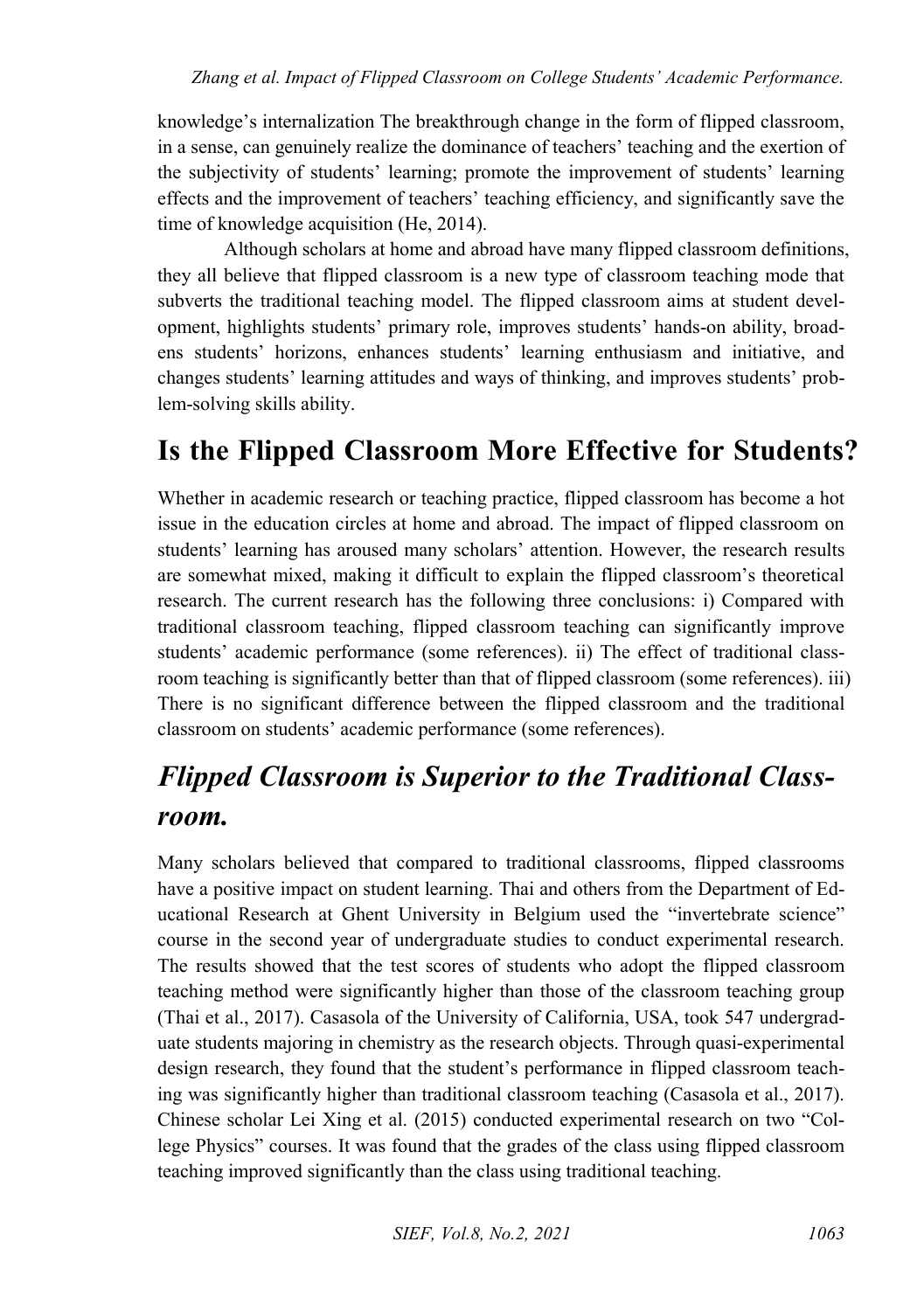# *Traditional Classroom is Better Than Flipped Classroom.*

Although some studies have shown that flipped classroom teaching is significantly better than traditional classroom teaching (van Alten et al., 2019; Jang & Kim, 2020; Lo et al., 2019), some scholars have also questioned that traditional classrooms are superior to flipped classrooms in teaching some knowledge points. Foreign scholar Pi and Do selected students who participated in the two classes of "English Grammar and Writing for College Students" as experimental subjects and analyzed the experimental data using an independent sample t-test. The study found that the students' post-test results in the flipped classroom teaching group were lower than the pre-test results, while the students in the traditional classroom teaching group improved and reached a statistically significant level. It shows that the traditional classroom's overall teaching effectiveness in the "University English Grammar and Writing" course is better than the flipped classroom (Pi & Do, 2017). Chinese scholar Wentao He selected two parallel classes in the Vocational and Technology College traditional classroom's overall teaching effect experimental research objects. In the course of "C language programming," the flipped classroom teaching experiment was carried out to test the academic performance of the students in the modules of "C language knowledge concept," "analysis program," "debugging program," and "programming" module. The research results showed t, "t in the "C language knowledge concept" module, students in the traditional classroom group had higher learning love performance than the flipped classroom group. It showed that in terms of emphasizing conceptual knowledge, the effect of flipped classroom was not as good as that of the traditional classroom (He, 2014). Also supporting this view was the research of scholar Xiulin Ma and others. She applied the flipped classroom model to "College Information Technology" courses to test students' skills in "Computer Knowledge," "Win Application," "Word Processing," and "Network Application." It was found that in the "Computer General Knowledge" module, the traditional teaching model was better than the flipped classroom model (Ma et al., 2013).

# *No Difference between a Flipped Classroom and a Traditional Classroom.*

Some scholars hold a neutral attitude and believe that flipped classroom teaching and traditional classroom teaching have no significant difference in students' academic performance. American scholar Clark used quasi-experimental methods to compare the effects of flipped classroom teaching and traditional classroom teaching on middle school students' mathematics performance. The study results found no significant difference in students' academic performance under the two classroom teaching modes (Clark, 2015). The American scholar Gloudeman explored the flipped classroom's impact on medical students' academic performance through comparative experiments. The study found that there was no significant difference in test scores between the experi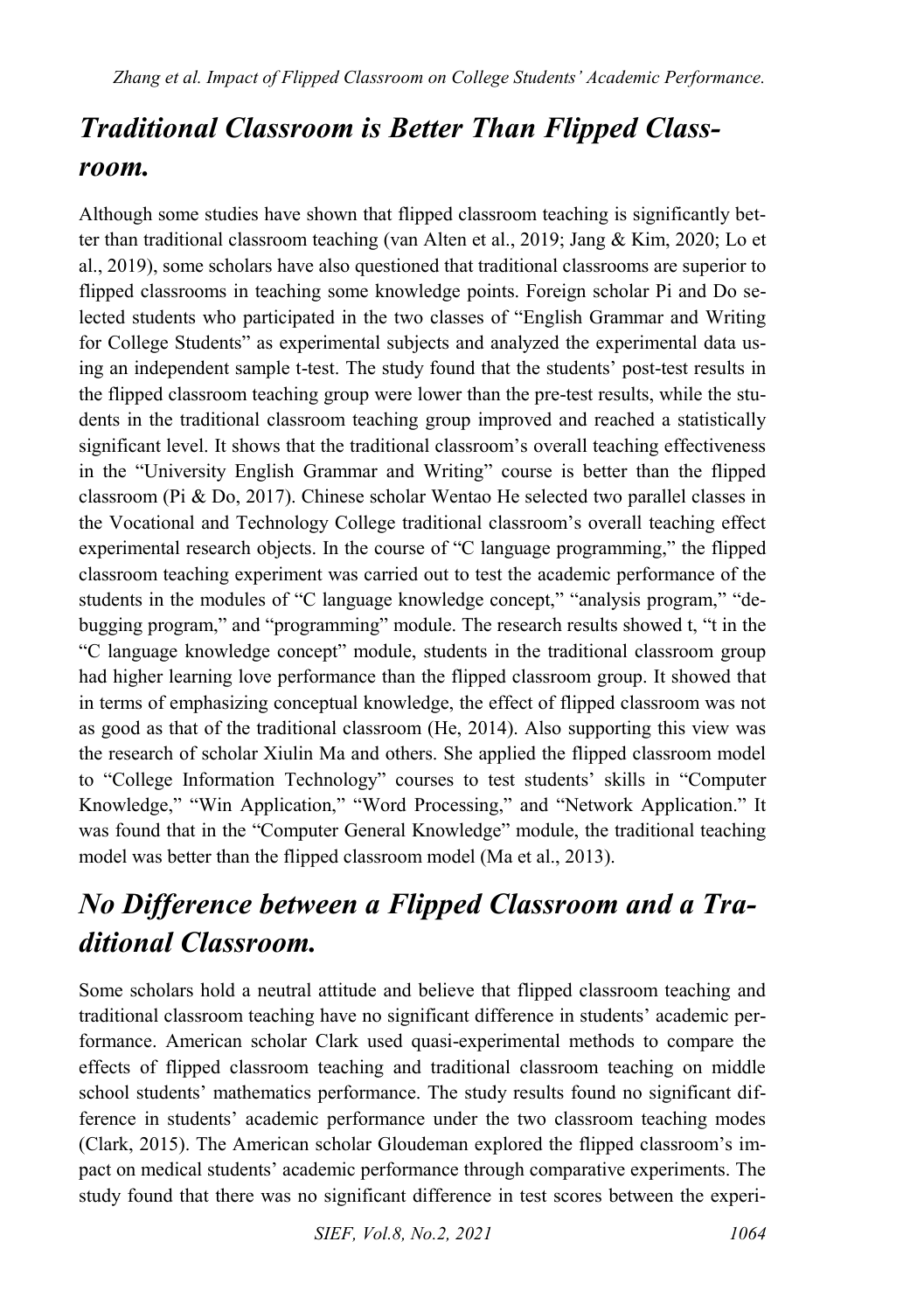mental group (flipped classroom) and the control group (traditional classroom) (Gloudeman et al., 2018). Scholar Ojennus selected two parallel classes in the "College Biochemistry" class to explore the impact of the two teaching methods on students' learning using experiments. Research results show that the two teaching methods have the same effect on students' academic performance (Ojennus, 2016). Smallhorn applied the flipped classroom teaching to the "University Biology" course and selected the knowledge points of genetics, evolution, and biodiversity to explain. Experimental results show that flipped classrooms can improve students' motivation to learn, but there is no significant academic performance difference than in the traditional classroom (Smallhorn, 2017). Chinese scholar, Huadong Yin's research on the flipped classroom teaching found no significant difference between flipped classroom teaching and traditional classroom teaching on students' academic performance (Yin, 2016).

Through the research mentioned above conclusions of domestic and foreign scholars, it can be found that as to whether the flipped classroom can significantly improve students' academic performance, no unified conclusion has been reached so far. Based on this, this study attempts to explore the following questions through scientific analysis methods:

- (i) Compared with the traditional higher education, is the flipped classroom more effective in improving students' academic performance?
- (ii) Does the flipped classroom affect students' academic performance in different college level? If yes, how big is it?
- (iii) If the flipped classroom has a positive effect on student performance, what are the conditions for effective use of flipped classroom teaching?

This article collected specific samples based on consulting a large amount of literature and exploring this with scientific and rigorous research methods to answer the above questions.

## **Research Methodology and Procedures**

Traditional literature analysis methods are mainly based on qualitative analysis or description. Traditional studies are challenging to give a quantitative and reliable conclusion, and some did not consider the impact of the quality of the research and the size of the sample on the conclusion. As the number of studies continues to increase, the probability of reaching a biased conclusion also increases. The use of meta-analysis applies specific design and statistical methods to the overall and systematic qualitative and quantitative analysis of previous research, which improves traditional research (Xia, 2005). We have collected studies on flipped classrooms at home and abroad and aimed to use meta-analysis to evaluate the impact of flipped classrooms on students' academic performance and explore flipped classroom teaching effectiveness.

## *Methods*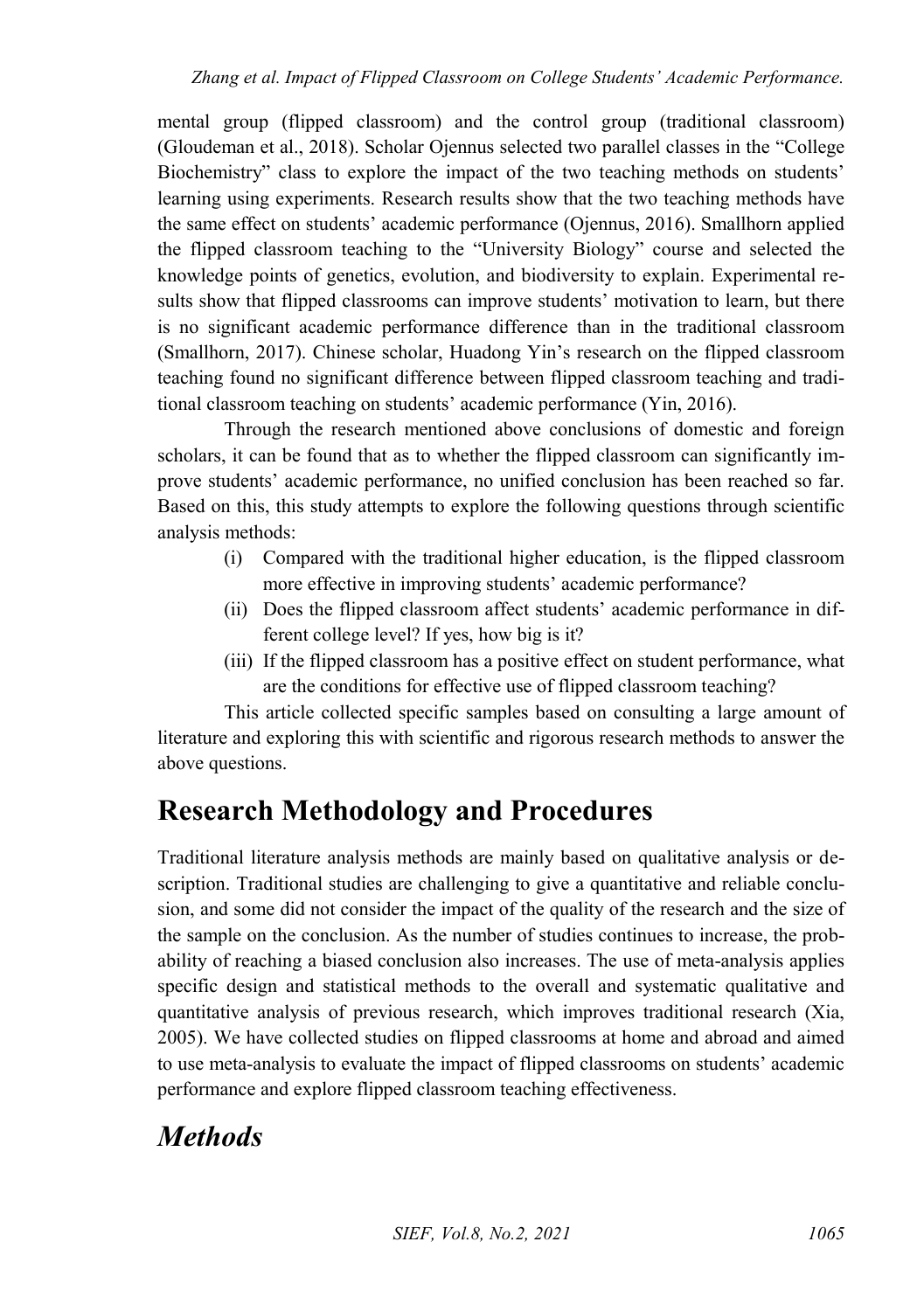Meta-analysis is a concept first proposed by educational psychologist Gene Glass. It is a research method that integrates research results and uses statistical methods to analyze multiple related independent research results (Glass, 1976). However, traditional descriptive literature reviews are mostly reviews without comments, and quantitative and comprehensive analysis of these research conclusions cannot be made (Cui & Ning, 2010).

Meta-analysis makes up for the inconsistency of conclusions on the same research topic: the insufficiency of the research object, research environment, and other factors, as well as the researcher's reasons. It uses systematic methods to synthesize seemingly inconsistent or conflicting results from different studies quantitatively. Effect size is the key to meta-analysis. It standardizes research results for direct comparison (Lipsey & Wilson, 2001). In this study, Standardized Mean Difference (SMD) is used as the effect size to indicate the impact of flipped classroom on academic performance.

## *Procedures*

### **Selection Criteria**

Meta-analysis needs to determine the literature inclusion criteria according to the research purpose, research content, and statistical requirements (Borenstein et al., 2009). Combined with the US based "What Works Clearinghouse" (WWC) experimental standards, this study developed the following selection criteria:

- (i) The studies must examine the impact of flipped classroom on student performance, and flipped teaching is used as the primary research independent variable.
- (ii) The studies must be experimental research or quasi-experimental design with pre-test and post-test data. Studies with pretest difference of more than 50% of standard deviation are excluded.
- (iii) The studies must include sufficient statistics such as sample sizes, means, and standard deviation to calculate the effect size.
- (iv) Participants of the studies must be college students at higher education institutions. The sample size is more than 25 people, and the two groups' sample sizes are similar to ensure the experiment's accuracy.

### **Literature Retrieval and Screening**

Based on Google Scholar and China National Knowledge Infrastructure (CNKI) databases, with flipped classroom and student performance as keywords, the time is set from 2000 to 2020, a total of 136,890 articles were searched. First, screen the titles of the literature, and then (i) exclude duplicate titles; (ii) exclude inconsistent titles without flipped classroom research; (iii) read the abstract after downloading the literature, and exclude no empirical research in the abstract; (iv) read the literature in batches, and exclude articles without experimental research; (v) read the full text of relevant research, and exclude articles without pre-test data in the experiment; (vi) re-search the selected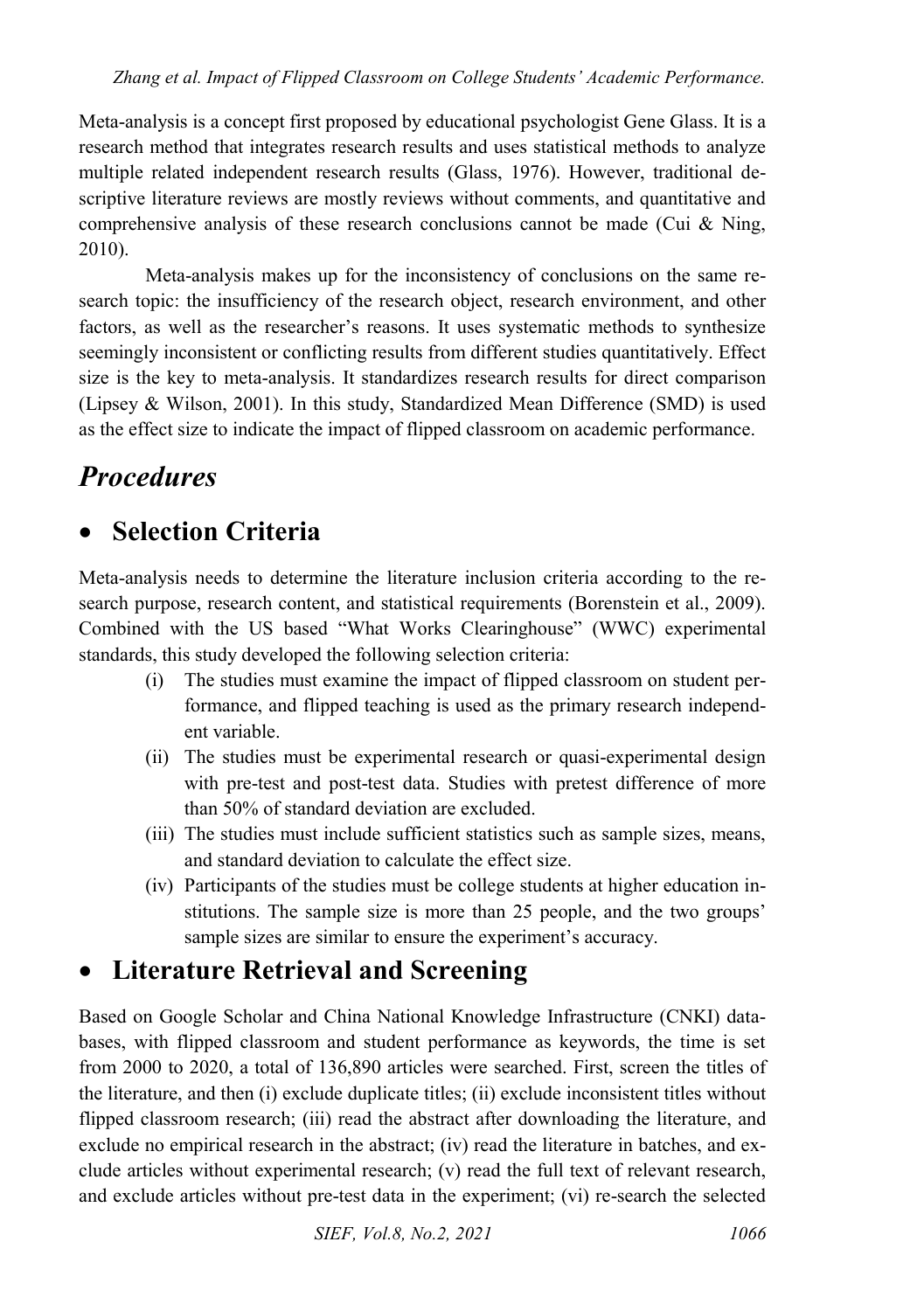

**Figure 1. Flow Chart of Literature Retrieval and Screening.**

| Table 1. The Overall Impact of Flipped Classrooms on Student Learn-<br>ing. |                                         |                              |            |                |                       |                      |       |       |        |
|-----------------------------------------------------------------------------|-----------------------------------------|------------------------------|------------|----------------|-----------------------|----------------------|-------|-------|--------|
|                                                                             | Effect size and 95% confidence interval |                              |            |                |                       | <b>Heterogeneity</b> |       |       |        |
| <b>Model</b>                                                                | # of<br><b>Studies</b>                  | <b>Effect</b><br><b>Size</b> | <b>SMD</b> | Lower<br>Limit | <b>Upper</b><br>Limit | Q-Value              | Df(Q) | p     | $I^2$  |
| Fixed                                                                       | 20                                      | 28                           | 0.62       | 0.54           | 0.695                 | 108.377              | 27    | 0.000 | 75.087 |
| Random                                                                      | 20                                      | 28                           | 0.66       | 0.502          | 0.82                  |                      |       |       |        |

literature, discuss with the group, and finally screen out the standard documents that meet the requirements.

According to the selection criteria, a total of 20 studies finally met the requirements. Twenty-eight sets of data can be used for analysis (some research samples contain multiple sets of data). The literature retrieval and screening process are shown in **Figure 1**, and the literature screening information is shown in **Table 1**.

## **Eigenvalue Coding**

After the literature search and screening are completed, in order to facilitate later analysis and statistics, a three-person blind coding form is adopted to code the eigenvalues of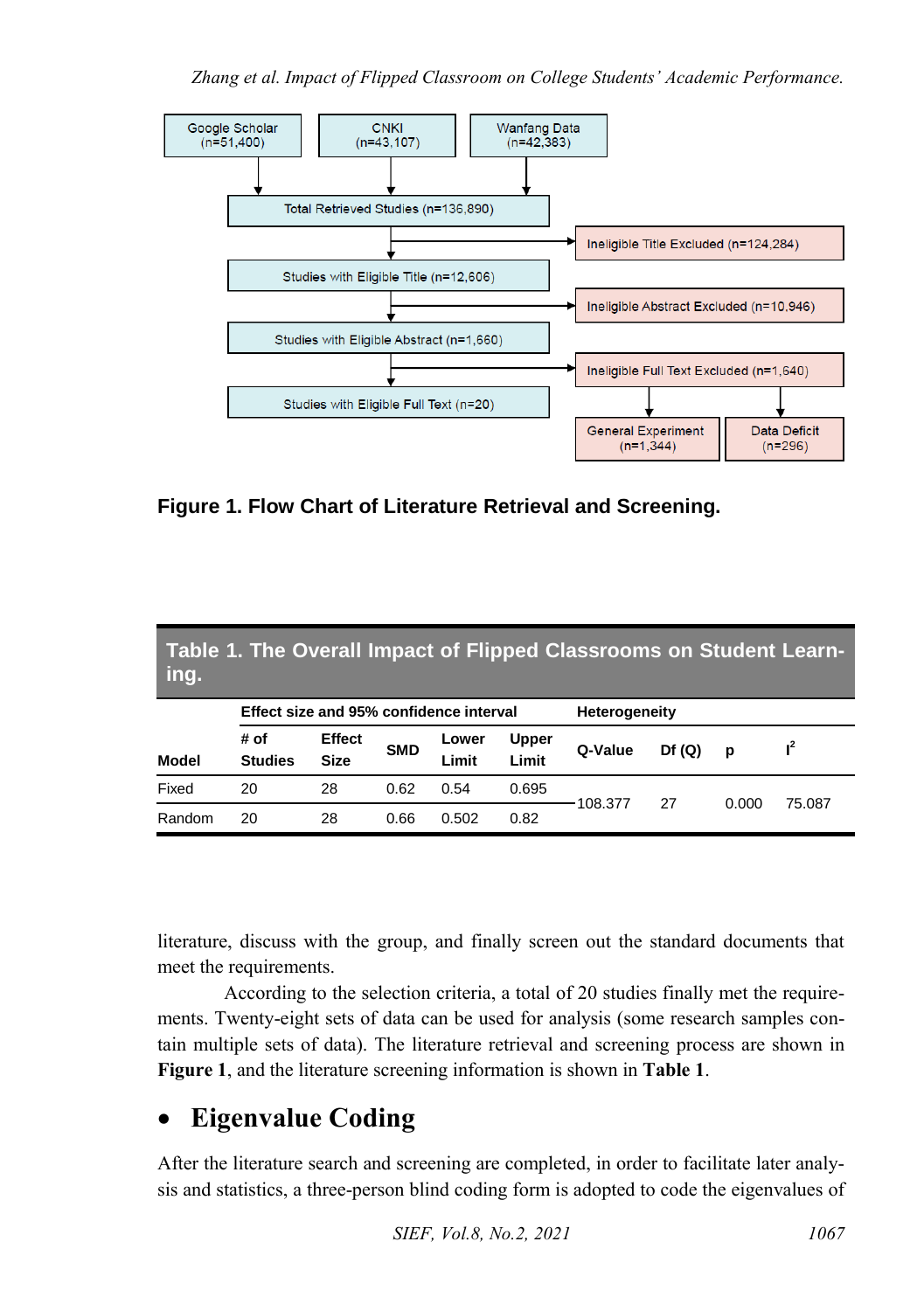the documents included. The coding objects are the authors of the literature, the year of publication, the number of samples, the experimental subject, the type of knowledge, and the experimental method. According to the three disciplines of liberal arts, science, and engineering, the knowledge type is theoretical and practical. The theoretical type mainly teaches declarative knowledge such as concepts, rules, facts, and principles, and the student's mastery of the knowledge is tested through test papers. The suitable type is to teach procedural knowledge such as skills, experience, and operating procedures. The emphasis is on the ability of students to apply the knowledge they have learned to practice. The test is generally a computer operation or an operation display (Li et al., 2018). See **Supplemental Table 1** for the meta-analysis literature information used for statistical analysis.

### **Data Analysis**

This article uses CMA3.0 (Comprehensive Meta-Analysis 3.0) software as a data analysis tool. The specific analysis used for the publication bias, heterogeneity test, and effect size.

## **Results and Analysis**

A total of 20 studies and 28 sets of data met the inclusion criteria. Liberal arts accounted for 64%, and science and engineering were 36%. The knowledge type accounted for 57% of the theoretical type, and the knowledge type accounted for 43% of the practical type. Small-sized classes accounted for 32%, medium-sized classes accounted for 29%, and large-sized classes were 39% in terms of sample size. The specific analysis results were as follows:

## *Heterogeneity Test*

Heterogeneity testing is another core work of meta-analysis. According to the statistical principle of meta-analysis, only good homogeneous data can be combined for effect size. However, due to differences in the research sample size, evaluation criteria, and research methods obtained by meta-analysis, it is necessary to test the results of multiple studies for heterogeneity to select an appropriate effect model based on the heterogeneity results analysis. When the research's heterogeneity is significant, the random effect model is used for analysis; when the research's heterogeneity is small, the fixedeffect model is used (Li et al., 2018).

Commonly used methods of heterogeneity testing include the Q test and I2 test. The inspection level of Q inspection is usually set to 0.10. If the heterogeneity test results  $p > 0.10$ , it can be judged that multiple studies are homogeneous, and then the fixed effects model can be selected. If the heterogeneity test result of multiple studies is  $p \le 0.10$ , it can be judged that multiple studies are not homogeneous, and the randomeffects model is used (Borenstein et al., 2009).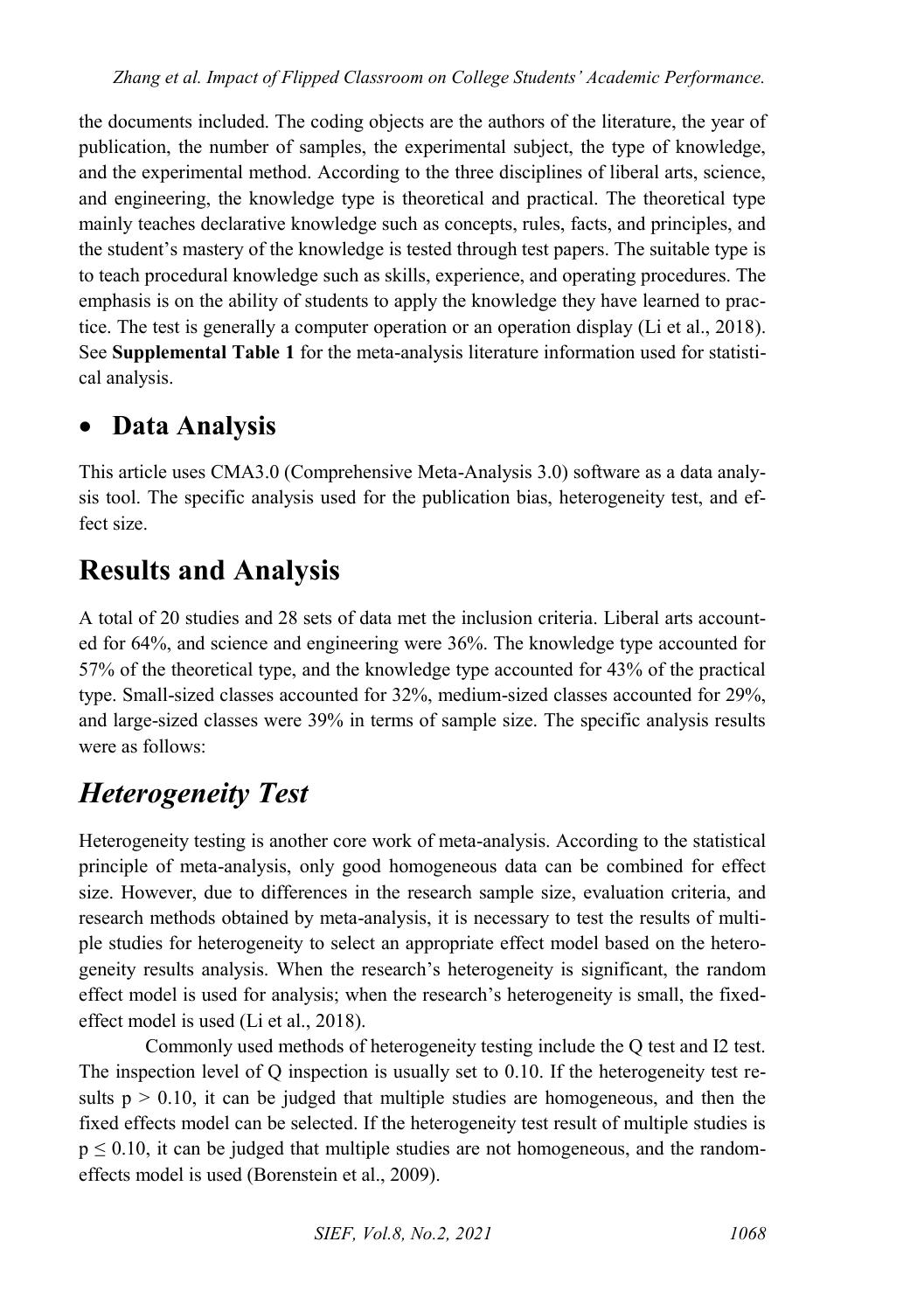The  $I^2$  statistic is a supplement to the heterogeneity results of the Q test. It can give clearer results. When  $I^2 = 0\%$ , it indicates that there is no heterogeneity between studies. When  $I^2$  < 25%, there is slight heterogeneity. When  $25\% \le I^2$  < 50%, there is moderate heterogeneity. When  $I^2 > 50\%$ , it is considered to be highly heterogeneous (Higgins et al., 2003).

**Table 1** shows the combined effect size of the 20 included studies. The test results of sample heterogeneity showed that  $Q = 108.377$ ,  $p = 0.000$  ( $p \le 0.01$ ),  $I^2 =$ 75.087% ( $I^2 > 50$ %), indicating that there is a large heterogeneity between samples. Therefore, we used a random-effects model for data analysis.

# *The Effect of Flipped Classroom on Student's Academic Performance*

To examine the overall impact of flipped classroom on students' academic performance, the selected literature was assembled into 28 sets of research data, and the randomeffects model was used to analyze the flipped classroom teaching (see **Table 1**).

According to **Table 1**, the combined effect size SMD of the included study was 0.66. According to Cohen's statistical theory of effect size, the study produced a moderate effect. It can be seen that the flipped classroom is conducive to improving students' academic performance and has a positive impact on students' academic performance.

# *The Impact of Flipped Classroom on Different Subject Types*

Different disciplines have their characteristics. Liberal Arts are also called humanities and social sciences. The learning content is mainly written narrative, requiring a wide range of knowledge, with emotion as the guidance, using events to evaluate characters and meaning to evaluate events, with solid perceptual awareness. Most of the science learning content is partially vectorized research, based on data, logical judgments, and solving problems with rigorous reasoning methods, which belong to natural sciences. The engineering department emphasizes application, pays more attention to practical application and experience (experiment) and applies science and technology principles to solve problems. So, does the flipped classroom have an impact on all subject types? What is the impact on different disciplines? Statistical analysis of the impact of flipped classroom on different disciplines is shown in **Table 2**.

According to **Table 2**, we can see that the combined effect size test of the three subjects of liberal arts, science, and engineering was  $p = 0.000$  ( $p < 0.05$ ), reaching a statistically significant level, which indicates that the flipped classroom has a positive impact on students of different types of subjects. From the perspective of the betweengroup effect test, the difference between the three subjects of liberal arts, science, and engineering showed  $p = 0.008$  ( $p < 0.05$ ), indicating that the flipped classroom has different effects on the learning of different subject types. From the perspective of specific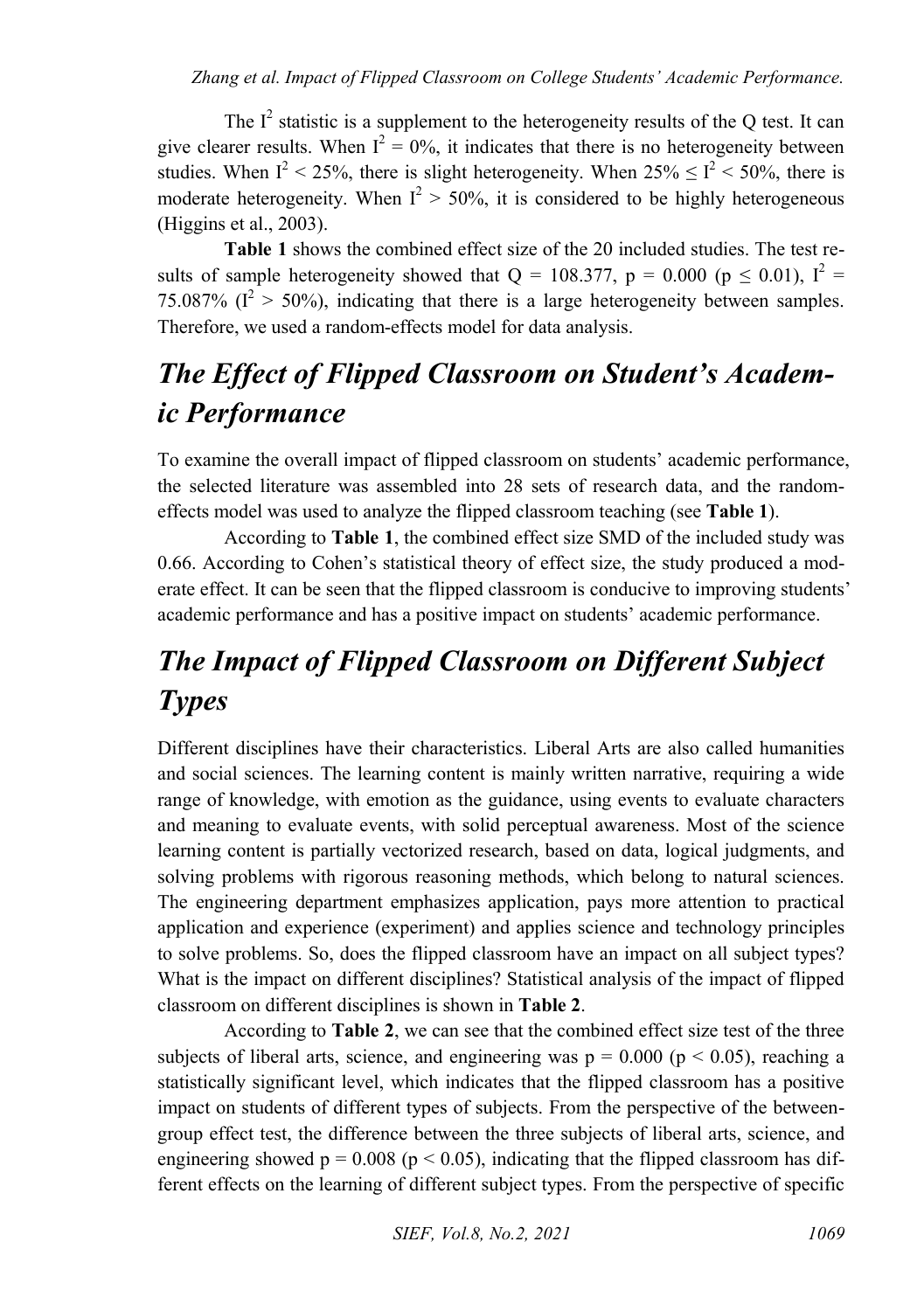| Table 2. The Impact of Flipped Classrooms on Different Subject Types. |                           |                              |                         |                                  |             |       |  |  |  |
|-----------------------------------------------------------------------|---------------------------|------------------------------|-------------------------|----------------------------------|-------------|-------|--|--|--|
| <b>Subject</b>                                                        | # of<br><b>Studies</b>    | <b>Effect</b><br><b>Size</b> | 95% Confidence Interval | Intergroup<br><b>Effect Size</b> |             |       |  |  |  |
|                                                                       |                           |                              | <b>Lower Limit</b>      | <b>Upper Limit</b>               | <b>QBET</b> | р     |  |  |  |
| Engineering                                                           | 6                         | 0.34                         | 0.153                   | 0.533                            |             |       |  |  |  |
| Liberal Arts                                                          | 4                         | 0.72                         | 0.085                   | 1.356                            | 9.583       | 0.008 |  |  |  |
| Science                                                               | 18                        | 0.75                         | 0.571                   | 0.925                            |             |       |  |  |  |
| <b>Combined Effect</b><br>Size Test                                   | $Z = 8.733$ , $p = 0.000$ |                              |                         |                                  |             |       |  |  |  |

#### **Table 3. The Impact of Flipped Classrooms on Different Types of Knowledge.**

| <b>Knowledge Type</b>               | # of<br><b>Studies</b>    | Effect<br><b>Size</b> | 95% Confidence Interval | Intergroup<br><b>Effect Size</b> |       |       |
|-------------------------------------|---------------------------|-----------------------|-------------------------|----------------------------------|-------|-------|
|                                     |                           |                       | <b>Lower Limit</b>      | <b>Upper Limit</b>               | QBET  | р     |
| Theory                              | 16                        | 0.63                  | 0.437                   | 0.823                            | 0.189 | 0.664 |
| Practice                            | 12                        | 0.70                  | 0.431                   | 0.977                            |       |       |
| <b>Combined Effect</b><br>Size Test | $Z = 8.137$ , $p = 0.000$ |                       |                         |                                  |       |       |

#### **Table 4. The Effect of Flipped Classroom on the Performance of College Students of Different Class Sizes.**

| <b>Class Size</b>                   | # of                      | <b>Effect</b><br><b>Studies</b><br><b>Size</b> | 95% Confidence Interval | Intergroup<br><b>Effect Size</b> |             |       |
|-------------------------------------|---------------------------|------------------------------------------------|-------------------------|----------------------------------|-------------|-------|
|                                     |                           |                                                | <b>Lower Limit</b>      | <b>Upper Limit</b>               | <b>QBET</b> | p     |
| Large                               | 11                        | 0.66                                           | 0.373                   | 0.945                            |             |       |
| Medium                              | 9                         | 0.52                                           | 0.342                   | 0.696                            | 3.286       | 0.193 |
| Small                               | 8                         | 0.81                                           | 0.546                   | 1.065                            |             |       |
| <b>Combined Effect</b><br>Size Test | $Z = 9.344$ , $p = 0.000$ |                                                |                         |                                  |             |       |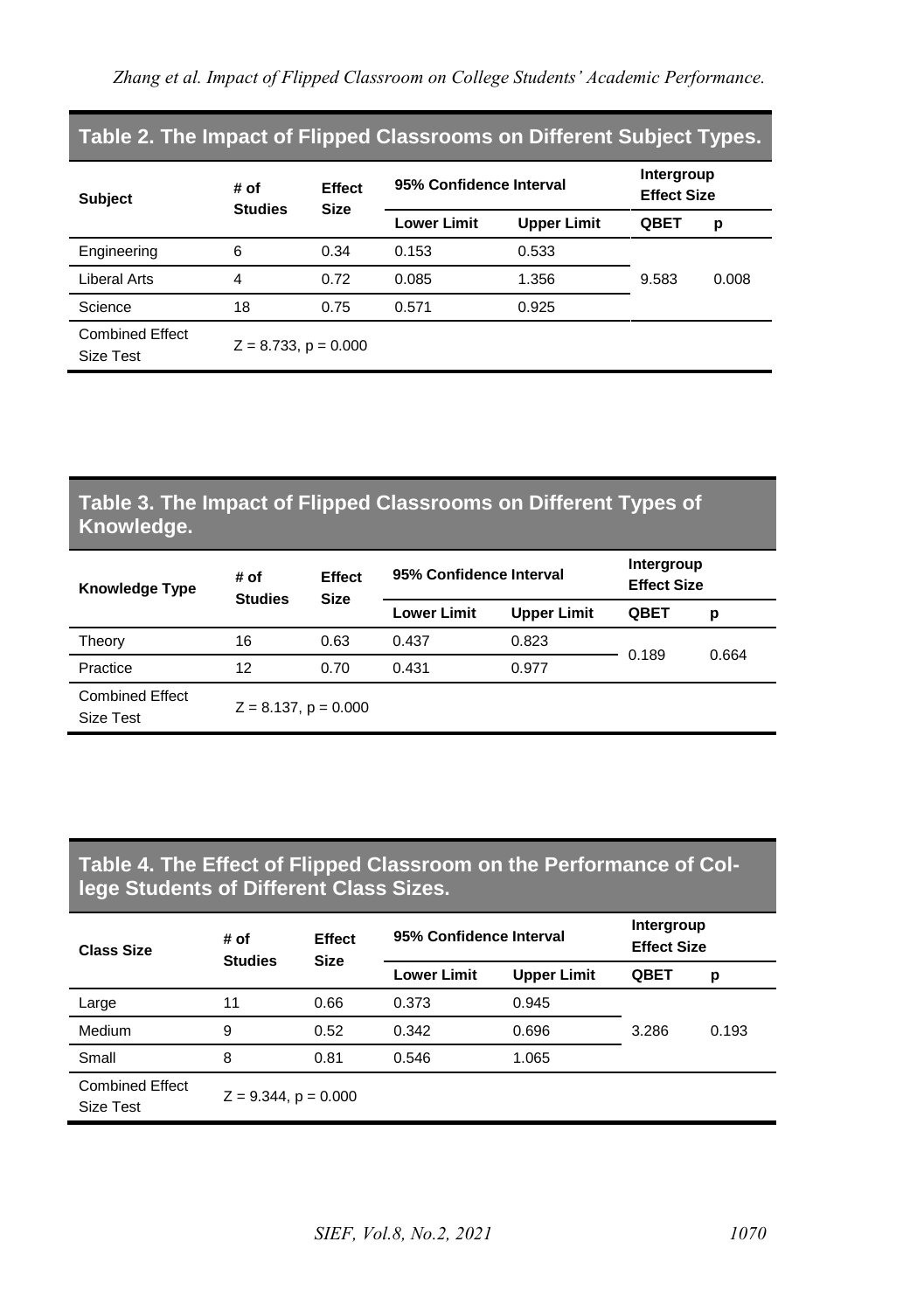discipline types, engineering had a combined effect size of 0.34, liberal arts had a combined effect size of 0.72, and science had a combined effect size of 0.75, and its combined effect size was ranked as follows: science > liberal arts > engineering. It suggests that the flipped classroom is more helpful to science students.

# *The Impact of Flipped Classroom on Different Types of Knowledge*

Do different types of knowledge have different effects on students' academic performance? Is the application of flipped classrooms in practical classrooms better than in theoretical classrooms? We divided the knowledge types into theoretical and practical types, and the analysis is shown in **Table 3**.

It can be seen from **Table 3** that the combined effect size of theoretical knowledge and practical operation learning scores were both positive, and the combined effect size test  $p = 0.000$  ( $p < 0.05$ ), which was significant. It can be seen that the flipped classroom had a moderately positive effect on the academic performance of different types of knowledge. From the inter-group affect test results,  $p = 0.664 > 0.05$ , which did not reach the significant level. Therefore, no significant difference existed in the impact of flipped classroom on academic knowledge and practical performance. In terms of specific effects, the combined effect of academic knowledge (SMD =  $0.63$ ) and practical knowledge (SMD =  $0.70$ ) were very close. Studies have shown that flipped classrooms have good application prospects for theoretical knowledge teaching and practical knowledge teaching, improving and enhancing academic performance.

## *The Impact of Flipped Classrooms on Classes of Different Sizes*

To examine the impact of flipped classrooms on the performance of students of different class sizes, we divided the sample size of students into three categories: small-scale, medium-scale, and large-scale class size according to the class size of public schools in China. The analysis is shown in **Table 4**.

From **Table 4**, the combined effect size of students' academic performance in small, medium, and large-sized classes were all positive, and the combined effect size test  $Z = 9.344$ ,  $p = 0.000$  ( $p < 0.05$ ), reaching a significant level. This result shows that flipped classroom teaching has a moderately positive effect on student learning regardless of the class size. From the perspective of the effect size between groups,  $OBET =$  $3.286$ ,  $p = 0.193 > 0.05$ , and it can be seen that the flipped classroom has no significant difference in the effect of large, medium, and small-sized students academic performance. In terms of specific effects, the combined effect size of small-sized classes  $(SMD = 0.52)$ , the combined effect size of large-sized classes  $(SMD = 0.66)$ , and the combined effect size of medium-sized classes  $(SMD = 0.81)$ . This shows that compared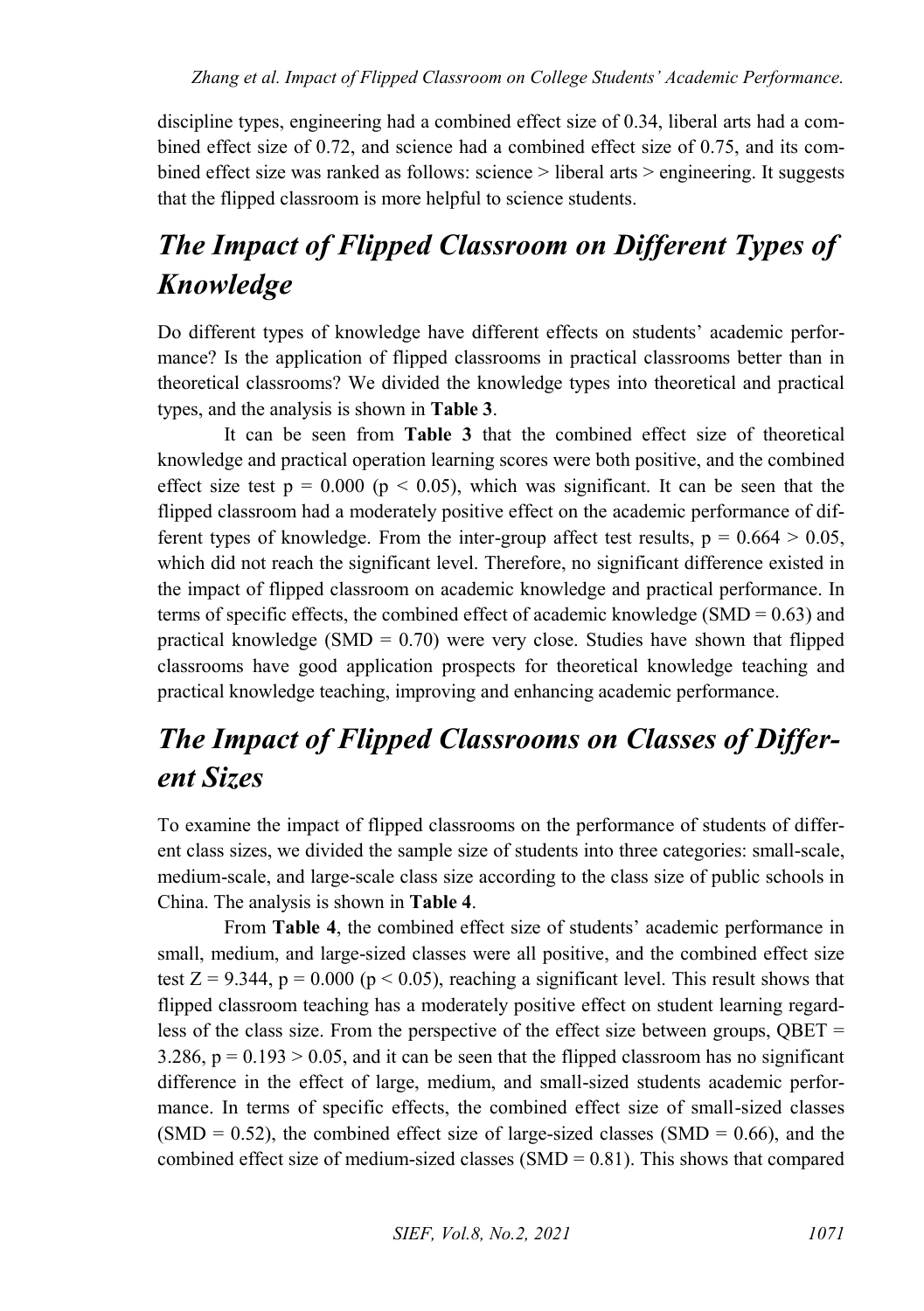

**Figure 2. Funnel Plot of the Publication Bias Test.**

to the impact of small-scale flipped classrooms and large-scale flipped classrooms, medium-scale flipped classrooms' impact is more obvious.

## *Publication Bias Test*

Bias, also known as a systematic error, refers to the deviation between research results or inferred values and actual values. If the published research literature cannot systematically represent the totality of research completed in the field, it is considered that publication bias has occurred. If there is publication bias, the meta-analysis results may be at risk of amplifying the actual effects of interventions (Rothstein, 2005).

Publication bias is an essential factor affecting the reliability of research results. Therefore, testing it is an indispensable part of the meta-analysis. Due to the small sample size in this study, to ensure the flipped classroom research results' scientific characteristics, the funnel plot combined with the Egger test method was used to perform publication bias on the included research samples. The result is shown in **Figure 2**.

From **Figure 2**, the sample effect size of the included study is symmetrically distributed on both sides of the average effect size, indicating that the publication bias of the study included in this study was unlikely. To avoid the subjectivity of the funnel plot, the study combined the Egger method to test further. If the result shows  $t < 1.96$ , p > 0.05, there is no significant publication bias between the studies (Begg  $\&$  Mazumdar,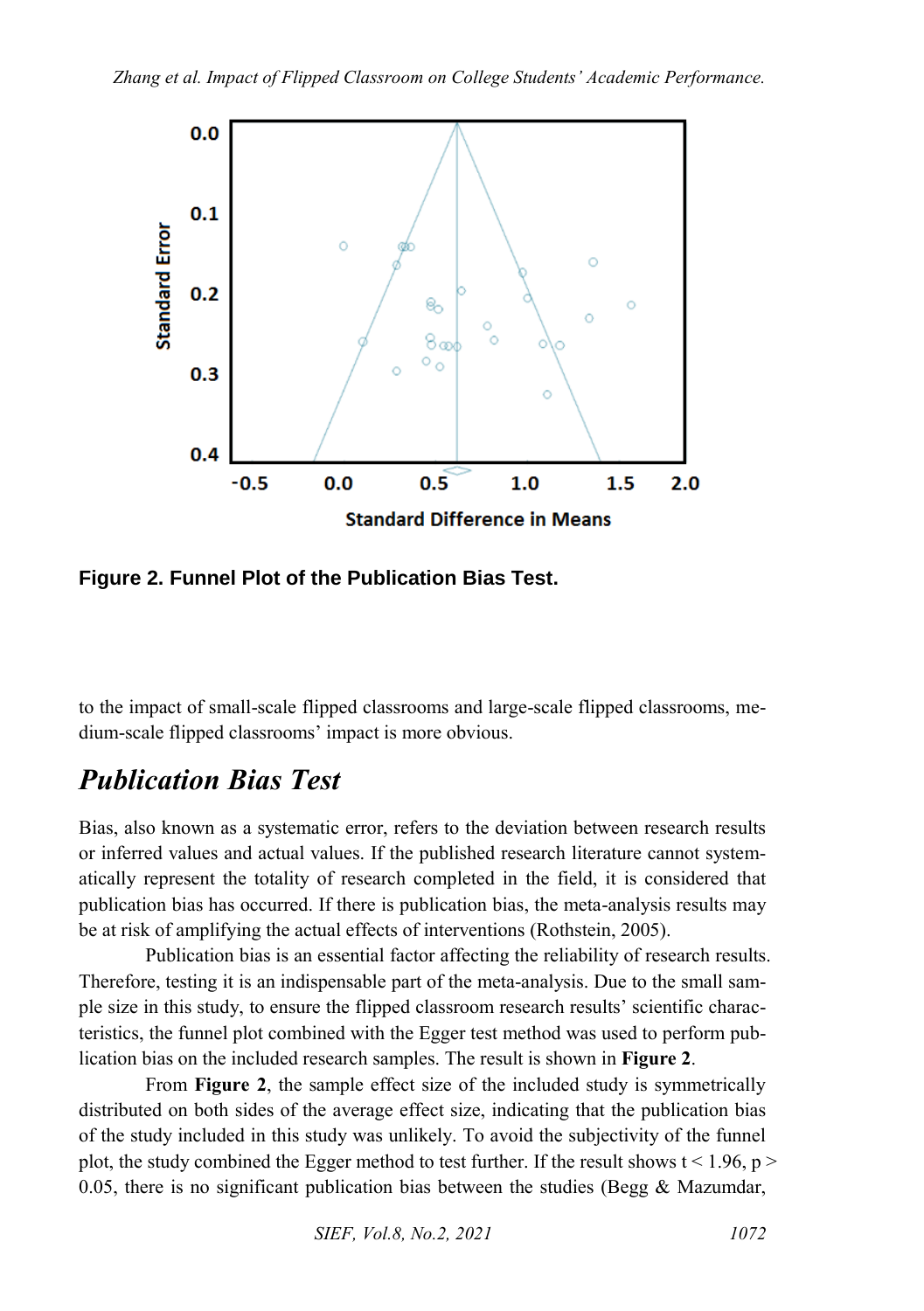1994). The result showed that  $t = 1.54$ ,  $p1 = 0.07$ ,  $p2 = 0.14$ . Both the research data and the funnel plot indicated that the flipped classroom studies we included were less likely to have publication bias, and the combined effect size obtained was relatively robust and reliable.

## **Discussion and Conclusions**

Compared with the traditional classroom teaching model, flipped classroom impact on student performance is significant regardless of class size. It shows that flipped teaching has a significant positive correlation with student performance, which is more conducive to students' development, and the medium-sized effect is the best. However, flipped teaching is also affected by many factors. It reflects the following aspects explicitly:

# *The Flipped Classroom is Significantly Related to Student Academic Performance*

Our study showed that flipped classroom is positively correlated with students' academic performance, with a combined effect size of 0.66, which moderately positively affects students' academic performance. This result is consistent with the research results of Gao (2017), Li (2018), Cheng (2019), and Zhou (2020). Our study examined the relationship between flipped classroom and college students' academic performance. According to the research results, it can be inferred that the impact mechanism between the two may be: Compared with traditional classrooms, flipped classrooms can increase students' interest in learning, stimulate students' interest in learning, and turn students' learning from passive to active so that learning is indeed implemented in students. Luo (2015) pointed out that flipped classroom application has generally increased students' interest in learning. Under this teaching format, students learn to retrieve information, learn independently, and think actively. Liu et al. (2017) mentioned that more than 70% of students believed that flipped classrooms could help them master the essential and challenging points of knowledge, cultivated their learning interest, enhanced their classroom participation, and cultivated their learning autonomy.

# *The Moderating Effect of Subject Type, Knowledge Type, and Class Size*

The moderating effect test results show that flipped classroom positively affect students' academic performance, but effect sizes vary by subject types, knowledge types, and class sizes.

Flipped classroom have significant differences between liberal arts, sciences, and engineering in terms of subject types. The combined effect sizes for engineering, liberal arts, and sciences were 0.34, 0.72, and 0.75, respectively. It indicating that the flipped classroom is more helps to science students.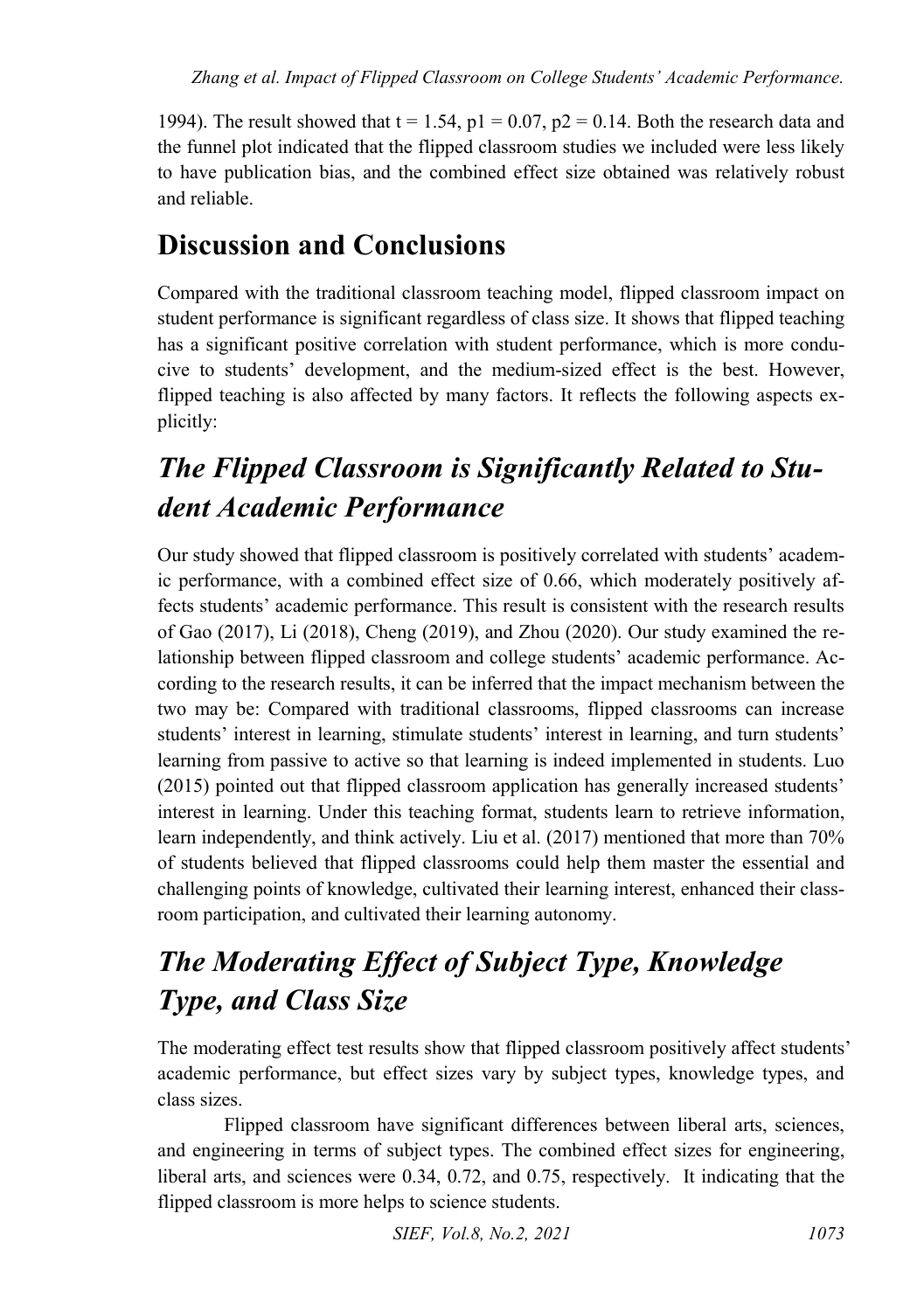#### *Zhang et al. Impact of Flipped Classroom on College Students' Academic Performance.*

Flipped classrooms have no significant differences in applying different types of knowledge in terms of knowledge types, but flipped classrooms are more suitable for practical courses from the perspective of effect size. Ma's (2013) research indicated that the flipped classroom is not effective in teaching systematic knowledge, but for content convenient for task-driven and project-based teaching methods (for example, word processing modules and spreadsheet modules) had more superior performance.

In terms of class size, our study showed that compared to large-scale classes and small-scale classes, medium-scale flipped classrooms had a larger effect size, with a practical value of 0.81. However, because this study's object is college students, which have specific particularity, Fu (2016) pointed out that contemporary college students' study input is at the middle or below level. Liu (2020) believed that under the influence of long-term traditional "spoon-feeding" teaching, college students have low self-learning ability and inactive learning behaviors, which have a particular impact on the application of flipped classrooms in different class sizes.

In sum, after using meta-analysis to analyze 20 experimental studies on the impact of flipped classroom teaching on students' academic performance, we can conclude:

- (i) Compared with traditional classrooms, flipped classrooms have a moderately positive impact on students' academic performance  $(SMD = 0.66)$ .
- (ii) In terms of different subject types, flipped classroom is more suitable for science students (SMD =  $0.75$ ).
- (iii) In the performance of different knowledge types, flipped classroom application in practical operation class is better than the application in theoretical class (SMD practice =  $0.70$ ; SMD theory =  $0.63$ ).
- (iv) Compared with large-scale classes and small-class teaching, medium-scale flipped classrooms are more conducive to improving students' academic performance (SMD =  $0.81$ ).

The findings are obtained through data analysis based on collecting certain sample documents, which have certain reliability, but there are also shortcomings. Since meta-analysis is an exploratory analysis tool, its conclusions are inferential results rather than factorial results and are affected by moderating variables' moderating effects.

### **Implications**

Studies have found that flipped classrooms can effectively improve classroom teaching, and flipped classrooms positively impact students' learning attitudes and learning strategies. However, research also shows that flipped classroom have certain limitations, and flipped classroom teaching should be designed scientifically and rationally according to students' characteristics at different stages, different subjects, and different knowledge points. It can be improved from the following aspects in specific research and application.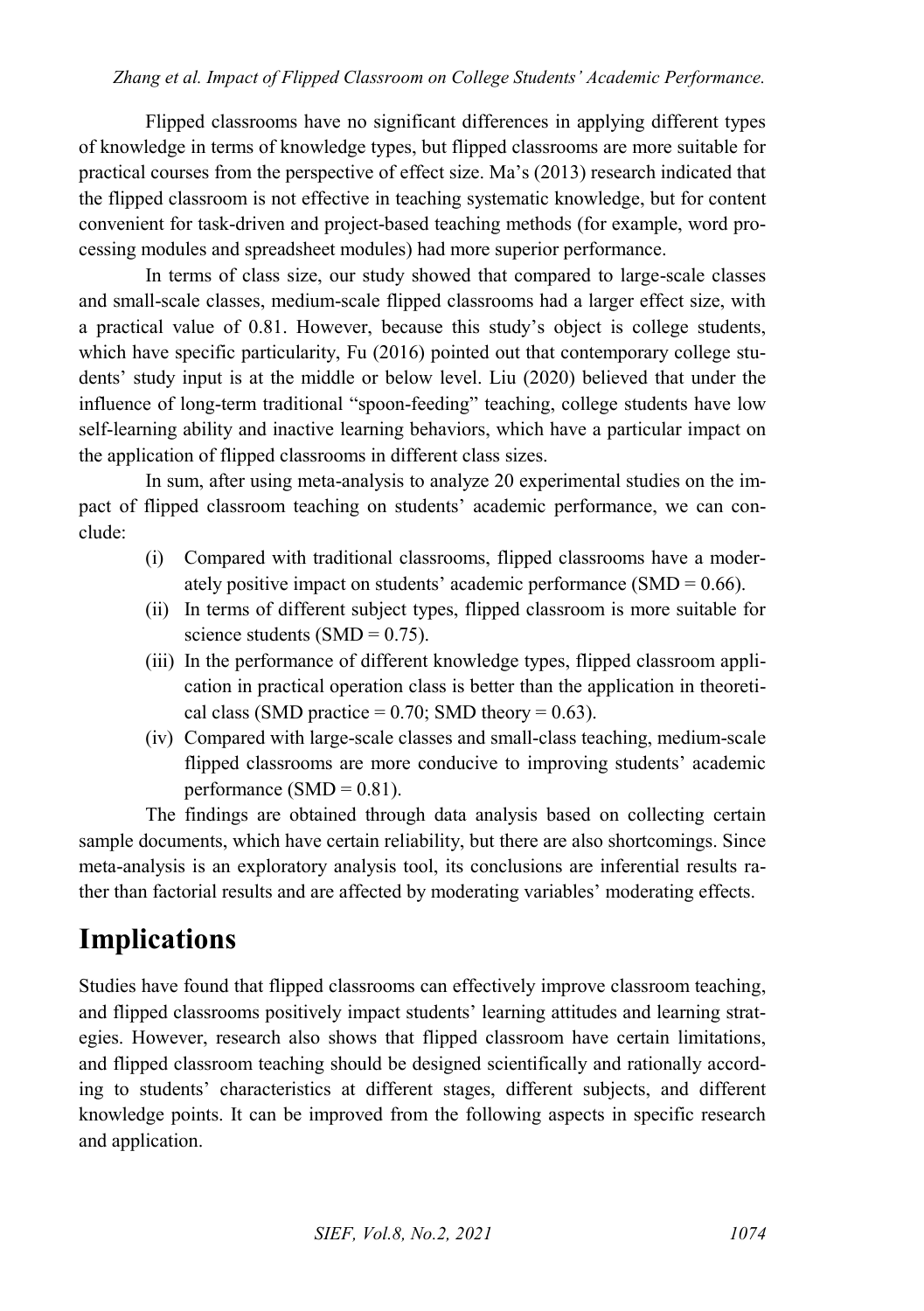# *Find Classroom Flipping Models Suitable for Different Subjects*

It can be seen from the learning effect of flipped classroom that it is not suitable for reasoning, conceptual and systematic courses, such as language, history, and other liberal arts courses. However, flipped classrooms have apparent advantages for abstract and logically clear science teaching such as mathematics, physics, and chemistry. The possible explanation is: liberal arts courses need to create an ideal situation to promote students' emotional exchanges and ideological collisions to cultivate their humanistic feelings. In this case, teachers can practice and study the flipping model for liberal arts courses through effective grouping, role assignment, process guidance, results in the display, exchange experience, and process evaluation methods to improve their teaching effects.

# *Appropriate Flipping According to the Characteristics of Knowledge Content*

Although flipped classroom has a moderately positive effect on improving student learning, not all knowledge in all courses is suitable for flipping. Different types of knowledge points should be different when designing flips. One should design more background knowledge of advanced organizers before class and internalize and explain the critical and challenging classroom points for theoretical knowledge. The practical knowledge can be arranged operational knowledge before the class, and the class focuses on learning more profound skills. Design targeted inquiry activities that can give full play to students' initiative and creativity to flipped classroom teaching, and knowledge types are properly integrated (Li et al., 2018).

## *Cultivate Students' Ability to Learn Independently*

Affected by traditional educational thoughts, Chinese students have been in a passive position for a long time in their studies. They do not make a study plan and have no sense of inquiry. Data surveys show that most students still rely on teacher requirements as the mainline after entering the university and cannot learn independently (Liu et al., 2017). The flipped classroom has higher requirements for students to learn independently. The flipped classroom breaks the traditional teaching model of "teacher-centered," gives full play to the students' initiative, and allows students to arrange the time and progress of learning by themselves. This requires college students to conduct selflearning management, enhance self-efficacy, enhance learning motivation, and improve self-consciousness. Teachers can provide appropriate assistance to monitor and understand students' pre-class knowledge learning to provide more targeted classroom guidance. Flipped classroom is an advanced hybrid learning model of online learning supported by modern information technology and traditional classroom. Its connotation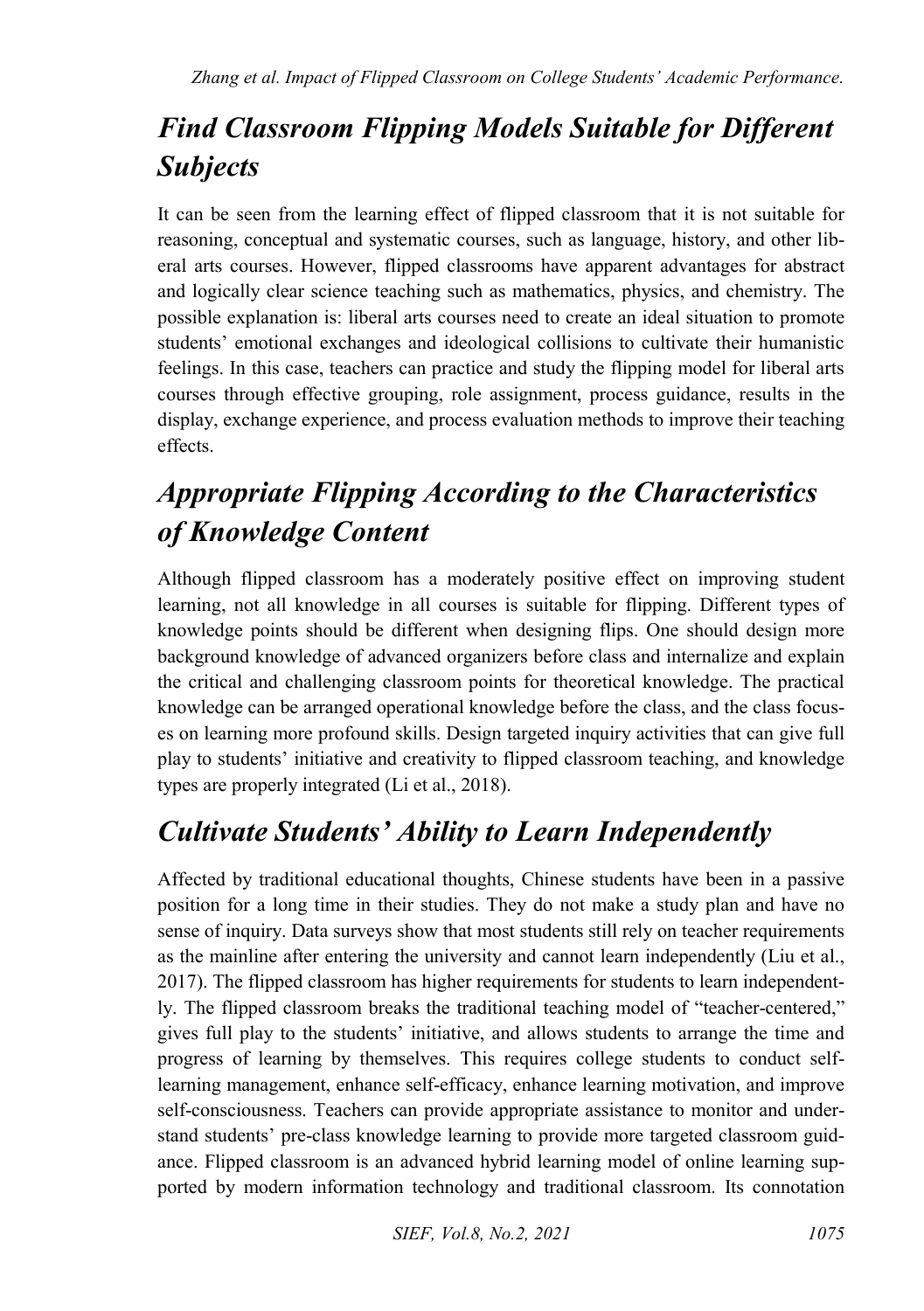will continue to extend with science and technology advancement and deepening people's teaching practice.

While the flipped classroom brings advantages to students, it also places higher demands on teachers. Teachers must build a relatively complete learning support system and construct a virtual learning environment suitable for independent learning and obtain students' learning resources. In this process, in addition to the guarantee of learning resources, specific guiding methods must be used to stimulate students' inner learning motivation.

#### **References**

- Baker, J.W. (2000). The "classroom flip": Using web course management tools to become the guide by the side. Council for Christian Colleges & Universities, Annual Technology Conference. 2020-06-23. [http://classroomflip.com/files/baker\\_2000\\_0](http://classroomflip.com/files/baker_2000_06_23_classroom_flip_CCCU.pdf) [6\\_23\\_classroom\\_flip\\_CCCU.pdf](http://classroomflip.com/files/baker_2000_06_23_classroom_flip_CCCU.pdf)
- Begg, C.B., & Mazumdar, M. (1994). Operating characteristics of a rank correlation test for publication bias. *Biometrics*, 50(4):1088- 1101. DOI[: https://doi.org/10.2307/2533446](https://doi.org/10.2307/2533446)
- Bishop, J.L., & Verleger, M.A. (2013). The flipped classroom: A survey of research. *In ASEE national conference proceedings, Atlanta, GA*, 30(9):1-18. [http://www.asee.org/file\\_server/papers/attac](http://www.asee.org/file_server/papers/attachment/file/0003/3259/6219.pdf) [hment/file/0003/3259/6219.pdf](http://www.asee.org/file_server/papers/attachment/file/0003/3259/6219.pdf)
- Borenstein, M., Hedges, L. V., Higgins, J. P., & Rothstein, H. R. (2011) Introduction to meta-analysis. John Wiley & Sons: Wiley. ISBN: 978-1-119-96437-7
- Casasola,T., Nguyen,T., Warschauer, M., & Schenke, K.(2017). Can flipping the classroom work? Evidence from undergraduate chemistry. *International Journal of Teaching and Learning in Higher Education*, 29(3):421-435. [https://files.eric.ed.gov/fulltext/EJ1150758.p](https://files.eric.ed.gov/fulltext/EJ1150758.pdf)

[df](https://files.eric.ed.gov/fulltext/EJ1150758.pdf) 

Cheng, X. (2019). The application of flipped classroom in college English listening and speaking teaching: An empirical study based on CET-SET-4 oral English training. *Agriculture of Henan*, 2019(9):22-25. [Chinese] DOI:

[https://doi.org/10.15904/j.cnki.hnny.2019.09](https://doi.org/10.15904/j.cnki.hnny.2019.09.010) [.010](https://doi.org/10.15904/j.cnki.hnny.2019.09.010) 

Clark, K.R. (2015). The effects of the flipped model of instruction on student engagement and performance in the secondary mathematics classroom. *Journal of Educators Online*, 12(1): 91-115. DOI:

<https://doi.org/10.9743/JEO.2015.1.5>

Cui, Z., & Ning, Z. (2010). Quantitative literature review methods and meta-analysis. *Statistics & Decision*, 26(19):166-168. [Chinese] DOI:

[https://doi.org/10.13546/j.cnki.tjyjc.2010.19.](https://doi.org/10.13546/j.cnki.tjyjc.2010.19.003) [003](https://doi.org/10.13546/j.cnki.tjyjc.2010.19.003) 

Dong, J., & Guo, G. (2014). Using flipped classrooms to instigate teaching reforms, you open a new chapter in the deep integration of ICT-Records of innovative teaching model reforms in Changle No. 1 Middle School in Shandong Province. *The Chinese Journal of ICT in Education*, 20(14):3-6. [Chinese] [https://www.cnki.com.cn/Article/CJFDTotal](https://www.cnki.com.cn/Article/CJFDTotal-JYXX201414001.htm) [-JYXX201414001.htm](https://www.cnki.com.cn/Article/CJFDTotal-JYXX201414001.htm)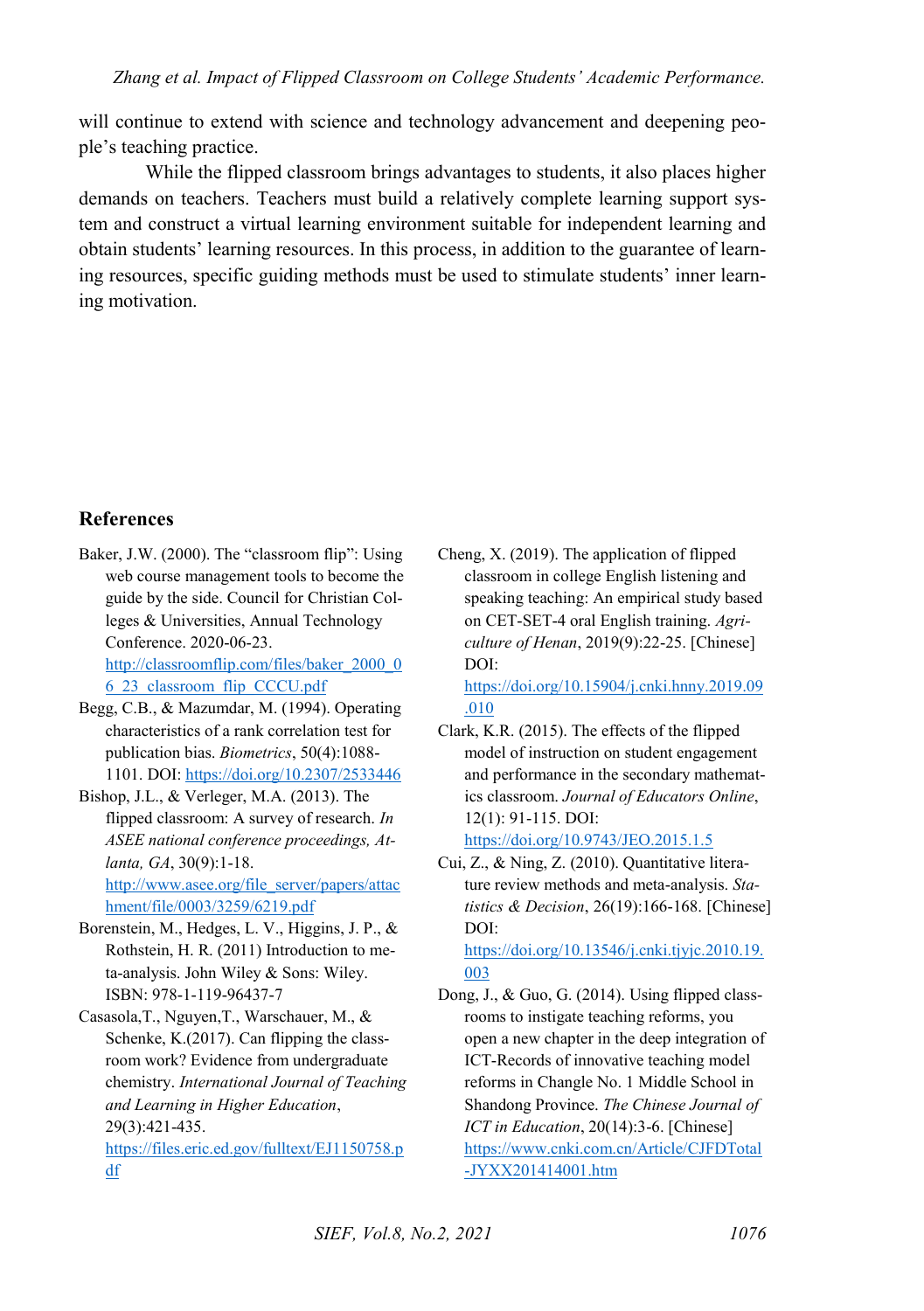Fu, P. (2016). Research on the influencing factors of undergraduates' professional learning investment in ordinary undergraduate universities. Dissertation; Nanchang University, 2016. [Chinese] DOI:

<https://doi.org/10.7666/d.D01054876>

- Gao, W. (2017). An empirical study of flipped classroom teaching method in college English teaching. *Education Modernization*, 4(47):228-229. [Chinese] DOI: [https://doi.org/10.16541/j.cnki.2095-](https://doi.org/10.16541/j.cnki.2095-8420.2017.47.107) [8420.2017.47.107](https://doi.org/10.16541/j.cnki.2095-8420.2017.47.107)
- Glass, G.V. (1976). Primary, secondary, and meta-analysis of research. *Educational Researcher*, 5(10): 3-8. DOI: [https://doi.org/10.3102/0013189X00501000](https://doi.org/10.3102/0013189X005010003) [3](https://doi.org/10.3102/0013189X005010003)
- Gloudeman, M.W., Shah-Manek, B., Wong, T. H., Vo, C., & Ip, E.J. (2018). Use of condensed videos in a flipped classroom for pharmaceutical calculations: student perceptions and academic performance. *Currents in Pharmacy Teaching and Learning*, 10(2):206-210. DOI:

<https://doi.org/10.1016/j.cptl.2017.10.001>

- Hamdan, N., & McKnight, P., McKnight, K., & Arfstrom, K. A. (2013). A review of flipped learning. Flipped Learning Network. [https://www.researchgate.net/publication/33](https://www.researchgate.net/publication/338804273_Review_of_Flipped_Learning) 8804273 Review of Flipped Learning
- He, K. (2014). From the essence of "flipped classroom" to see the future development of "flipped classroom" in my country. *e-Education Research*, 35(7):5-16. [Chinese] DOI: [https://doi.org/10.13811/j.cnki.eer.2014.07.0](https://doi.org/10.13811/j.cnki.eer.2014.07.001)

[01](https://doi.org/10.13811/j.cnki.eer.2014.07.001) 

- He, W. (2014). Flipped classroom and its teaching practice research. Dissertation; Henan Normal University. [Chinese] [https://cdmd.cnki.com.cn/Article/CDMD-](https://cdmd.cnki.com.cn/Article/CDMD-10476-1014381171.htm)[10476-1014381171.htm](https://cdmd.cnki.com.cn/Article/CDMD-10476-1014381171.htm)
- Higgins, J.P., Thompson, S.G., Deeks, J.J., & Altman, D.G. (2003). Measuring inconsistency in meta-analyses. *British Medical Journal*, 327(7414): 557-560. DOI: <https://doi.org/10.1136/bmj.327.7414.557>
- Jang, H.Y., & Kim, H.J. (2020). A meta-analysis of the cognitive, affective, and interpersonal outcomes of flipped classrooms in higher

education. *Education Sciences*, 10(4):115. DOI:

<https://doi.org/10.3390/educsci10040115>

Lage, M.J., Platt, G.J., & Treglia, M. (2000). Inverting the Classroom: A Gateway to Creating an Inclusive Learning Environment. *The Journal of Economic Education*, 31(1):30-43. DOI: <https://doi.org/10.2307/1183338>

Li, N. (2018). Practical research on flipped classroom in high school chemistry teaching: Take Fuzhou Foreign Language School as an example. Dissertation; Fujian Normal University. [Chinese] [http://cdmd.cnki.com.cn/Article/CDMD-](http://cdmd.cnki.com.cn/Article/CDMD-10394-1019147458.htm)

[10394-1019147458.htm](http://cdmd.cnki.com.cn/Article/CDMD-10394-1019147458.htm) 

- Li, T., Pang, L., & Wang, Z. (2018). Research on the effect of flipped classroom teaching on students' learning effect: Based on the meta-analysis of 37 experiments and quasiexperiments. *e-Education Research*, 39(5):99-107. [Chinese] DOI: [https://doi.org/10.13811/j.cnki.eer.2018.05.0](https://doi.org/10.13811/j.cnki.eer.2018.05.015) [15](https://doi.org/10.13811/j.cnki.eer.2018.05.015)
- Lipsey, M.W., & Wilson, D.B. (2001). Practical meta-analysis. Thousand Oaks, CA: Sage Publications[. https://rogeriofvieira.com/wp](https://rogeriofvieira.com/wp-content/uploads/2016/05/Wilson.pdf)[content/uploads/2016/05/Wilson.pdf](https://rogeriofvieira.com/wp-content/uploads/2016/05/Wilson.pdf)
- Liu, X. (2020). A study on the improvement of college students' learning investment: Based on the perspective of psychological capital. *Journal of Higher Education*, 6(22):51-54. [Chinese]

[https://kns.cnki.net/kcms/detail/detail.aspx?d](https://kns.cnki.net/kcms/detail/detail.aspx?dbcode=CJFD&dbname=CJFDLAST2020&filename=GJXK202022016&v=Asaq3V4j%25mmd2FnNSz%25mmd2BA2kalBZ7mxLVjDbSisU90jB5GeY3jLeFiHNPdngXCvcLFNoZyt) [bcode=CJFD&dbname=CJFDLAST2020&fi](https://kns.cnki.net/kcms/detail/detail.aspx?dbcode=CJFD&dbname=CJFDLAST2020&filename=GJXK202022016&v=Asaq3V4j%25mmd2FnNSz%25mmd2BA2kalBZ7mxLVjDbSisU90jB5GeY3jLeFiHNPdngXCvcLFNoZyt) [lename=GJXK202022016&v=Asaq3V4j%2](https://kns.cnki.net/kcms/detail/detail.aspx?dbcode=CJFD&dbname=CJFDLAST2020&filename=GJXK202022016&v=Asaq3V4j%25mmd2FnNSz%25mmd2BA2kalBZ7mxLVjDbSisU90jB5GeY3jLeFiHNPdngXCvcLFNoZyt) [5mmd2FnNSz%25mmd2BA2kalBZ7mxLVj](https://kns.cnki.net/kcms/detail/detail.aspx?dbcode=CJFD&dbname=CJFDLAST2020&filename=GJXK202022016&v=Asaq3V4j%25mmd2FnNSz%25mmd2BA2kalBZ7mxLVjDbSisU90jB5GeY3jLeFiHNPdngXCvcLFNoZyt) [DbSisU90jB5GeY3jLeFiHNPdngXCvcLFN](https://kns.cnki.net/kcms/detail/detail.aspx?dbcode=CJFD&dbname=CJFDLAST2020&filename=GJXK202022016&v=Asaq3V4j%25mmd2FnNSz%25mmd2BA2kalBZ7mxLVjDbSisU90jB5GeY3jLeFiHNPdngXCvcLFNoZyt) [oZyt](https://kns.cnki.net/kcms/detail/detail.aspx?dbcode=CJFD&dbname=CJFDLAST2020&filename=GJXK202022016&v=Asaq3V4j%25mmd2FnNSz%25mmd2BA2kalBZ7mxLVjDbSisU90jB5GeY3jLeFiHNPdngXCvcLFNoZyt) 

- Liu, X., Wang, L., Sun, A., Du, P., & Chen, W. (2017). The application of flipped classroom in biochemistry teaching. *Zhejiang Medical Education*, 16(4):12-14. [Chinese] DOI: [https://doi.org/10.3969/j.issn.1672-](https://doi.org/10.3969/j.issn.1672-0024.2017.04.004) [0024.2017.04.004](https://doi.org/10.3969/j.issn.1672-0024.2017.04.004)
- Lo, C.K., & Hew, K.F. (2019). The impact of flipped classrooms on student achievement in engineering education: A meta-analysis of 10 years of research. *Journal of Engineering*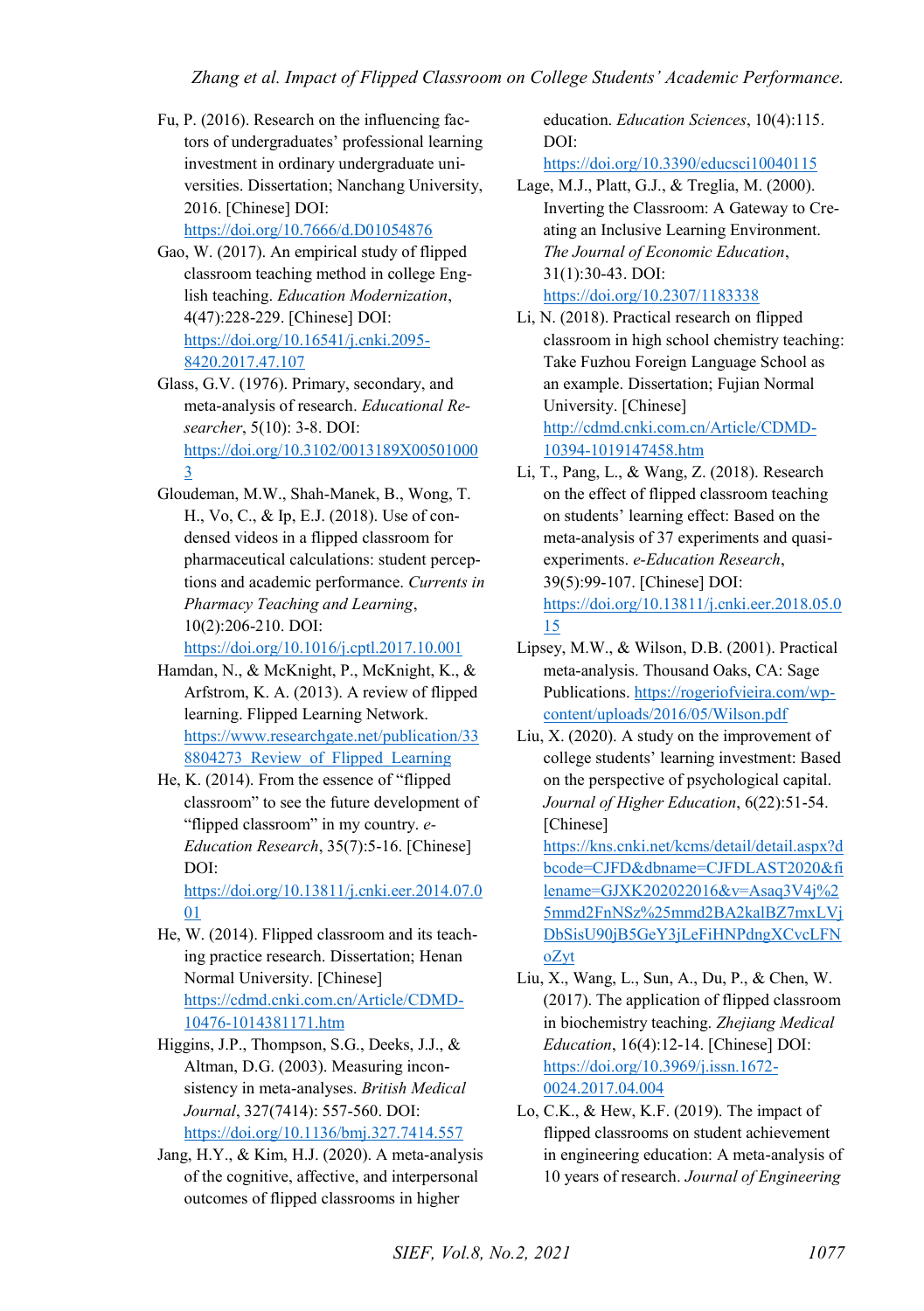*Education*, 108(4):523-546. DOI: <https://doi.org/10.1002/jee.20293>

- Luo, Y. (2015). An empirical study of flipped classroom in high school physics: Take Qingzhen No. 1 Middle School in Guizhou Province as an example. Dissertation; Central China Normal University. [Chinese] [https://cdmd.cnki.com.cn/Article/CDMD-](https://cdmd.cnki.com.cn/Article/CDMD-10511-1016037935.htm)[10511-1016037935.htm](https://cdmd.cnki.com.cn/Article/CDMD-10511-1016037935.htm)
- Ma, X., Zhao, G., & Wu, T. (2013). An empirical study of flipped classroom teaching in university information technology public courses. *Journal of Distance Education*, 31(1):79-85. [Chinese] DOI: [https://doi.org/10.15881/j.cnki.cn33-](https://doi.org/10.15881/j.cnki.cn33-1304/g4.2013.01.008) [1304/g4.2013.01.008](https://doi.org/10.15881/j.cnki.cn33-1304/g4.2013.01.008)
- Ojennus, D.D. (2016). Assessment of learning gains in a flipped biochemistry classroom. *Biochemistry and Molecular Biology Education*, 44(1):20-27. DOI: <https://doi.org/10.1002/bmb.20926>
- Pi, S., & Do, S. (2017). The effectiveness of the flipped learning using the smart device. *Journal of Digital Convergence*. DOI: <https://doi.org/10.14400/jdc.2017.15.4.65>
- Rothstein, H.R., Sutton, A.J., & Borenstein, M. (2005). Publication bias in meta-analysis: prevention, assessment and adjustments. John Wiley & Sons. ISBN: 9780470870167 DOI: https://doi.org/10.1002/0470870168
- Smallhorn, M. (2017). The flipped classroom: A learning model to increase student engagement, not academic achievement. *Student Success*, 8(2):43-53. DOI: <https://doi.org/10.5204/ssj.v8i2.381>
- Strayer, J.F., (2012). How learning in an inverted classroom influences cooperation, innovation, task orientation. *Learning Environment Research*, 15(2): 171-193. DOI: <https://doi.org/10.1007/s10984-012-9108-4>
- Thai, N.T.T., De Wever, B., & Valcke, M. (2017). The impact of a flipped classroom design on learning performance in higher education: looking for the best "blend" of lectures and guiding questions with feedback. *Computers & Education*, 107:113-126. DOI: [https://doi.org/10.1016/j.compedu.2017.01.0](https://doi.org/10.1016/j.compedu.2017.01.003) [03](https://doi.org/10.1016/j.compedu.2017.01.003)
- van Alten, D.C., Phielix, C., Janssen, J., & Kester, L. (2019). Effects of flipping the

classroom on learning outcomes and satisfaction: A meta-analysis. *Educational Research Review*, 28, ep: 100281. DOI: <https://doi.org/10.1016/j.edurev.2019.05.003>

- Wang, H., Zhao, W., Sun, L., & Liu, H. (2013). Design of flipped classroom teaching model: Based on the analysis of typical cases at home and abroad. *Modern Educational Technology*, 23(8):5-10. [Chinese] DOI: [https://doi.org/10.3969/j.issn.1009-](https://doi.org/10.3969/j.issn.1009-8097.2013.08.001) [8097.2013.08.001](https://doi.org/10.3969/j.issn.1009-8097.2013.08.001)
- Xia, L. (2005). Several fundamental problems of meta-analysis methods. *Journal of Shanxi Normal University (Social Science Edition)*, 33(03):34-38. [Chinese] DOI: [https://doi.org/10.3969/j.issn.1001-](https://doi.org/10.3969/j.issn.1001-5957.2005.03.008) [5957.2005.03.008](https://doi.org/10.3969/j.issn.1001-5957.2005.03.008)
- Xing, L., & Dong, Z. (2015). Quasiexperimental research on the effect of flipped classroom teaching in college physics. *Fudan Education Forum*, 13(1):24-29. [Chinese] DOI: [https://doi.org/10.3969/j.issn.1672-](https://doi.org/10.3969/j.issn.1672-0059.2015.01.005) [0059.2015.01.005](https://doi.org/10.3969/j.issn.1672-0059.2015.01.005)
- Yin, H. (2016). Calm thinking on the craze for flipped classrooms at home and abroad: empirical evidence and reflection. *Journal of Research on Education for Ethnic Minorities*, 27(1):25-30. [Chinese] DOI: [https://doi.org/10.15946/j.cnki.1001-](https://doi.org/10.15946/j.cnki.1001-7178.2016.01.004) [7178.2016.01.004](https://doi.org/10.15946/j.cnki.1001-7178.2016.01.004)
- Zhang, Y. (2012). Flipped classroom reform. *China Information Technology Education*, 11(10):118-121. [Chinese] [https://www.airitilibrary.com/publication/ald](https://www.airitilibrary.com/publication/aldetailedmesh?docid=xxjsjy201210042) [etailedmesh?docid=xxjsjy201210042](https://www.airitilibrary.com/publication/aldetailedmesh?docid=xxjsjy201210042)
- Zhang, Y. (2015). The flipped classroom's essential education reform: Review and reflection on the first anniversary of establishing the C20 MOOC Alliance. *Journal of Open Learning*, 20(1):27-31. [Chinese] DOI: [https://doi.org/10.3969/j.issn.1008-](https://doi.org/10.3969/j.issn.1008-7648.2015.01.005) [7648.2015.01.005](https://doi.org/10.3969/j.issn.1008-7648.2015.01.005)
- Zhang, Y., & Li, J.  $(2012)$ . "Three, four, five and six": Operational practice of flipped classroom. *Information Technology Education in Primary and Secondary Schools*, 11(11):82- 83. [Chinese]

[https://www.cnki.com.cn/Article/CJFDTotal](https://www.cnki.com.cn/Article/CJFDTotal-ZXJA201211037.htm) [-ZXJA201211037.htm](https://www.cnki.com.cn/Article/CJFDTotal-ZXJA201211037.htm)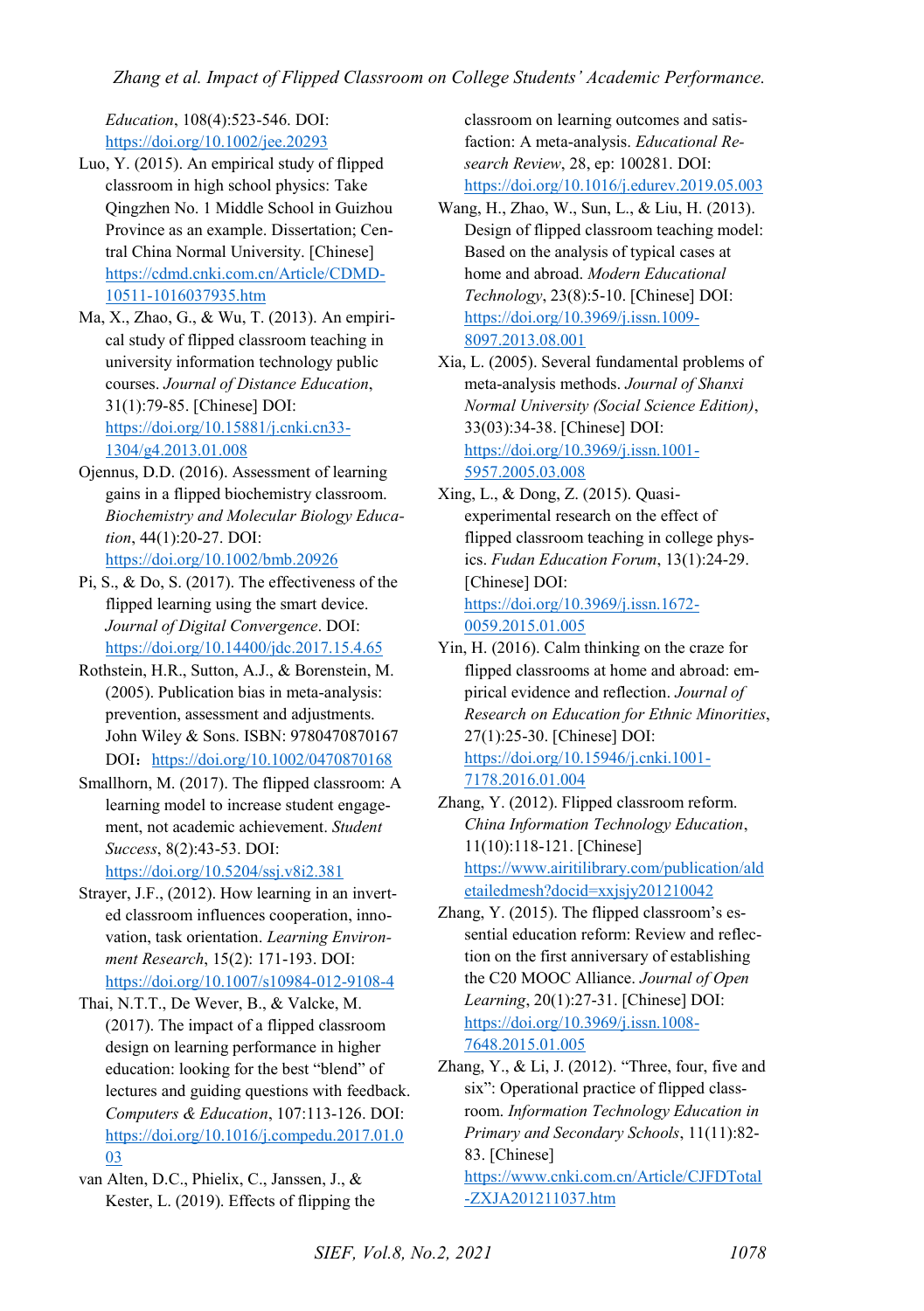*Zhang et al. Impact of Flipped Classroom on College Students' Academic Performance.* 

- Zhong, X., Song, S., & Jiao, L. (2013). Instructional design research based on the flipped classroom concept in an information environment. *Open Education Research*, 19(1):58-64. [Chinese] DOI: [https://doi.org/10.13966/j.cnki.kfjyyj.2013.0](https://doi.org/10.13966/j.cnki.kfjyyj.2013.01.003) [1.003](https://doi.org/10.13966/j.cnki.kfjyyj.2013.01.003)
- Zhou, H. (2020). Research on the application of flipped classroom model in the learning of junior high school physics concepts. Disser-

tation; Shandong Normal University. [Chinese] DOI: [https://doi.org/10.27280/d.cnki.gsdsu.2020.0](https://doi.org/10.27280/d.cnki.gsdsu.2020.001100) [01100](https://doi.org/10.27280/d.cnki.gsdsu.2020.001100) 

Zhu, H., & Zhu, Y. (2013). On flipped classroom and its effective implementation strategy. *e-Education Research*, 34(8):79-83. [Chinese] DOI: [https://doi.org/10.13811/j.cnki.eer.2013.08.0](https://doi.org/10.13811/j.cnki.eer.2013.08.013) [13.](https://doi.org/10.13811/j.cnki.eer.2013.08.013)

> *Received: 26 February 2021 Revised: 09 April 2021 Accepted: 20 April 2021*